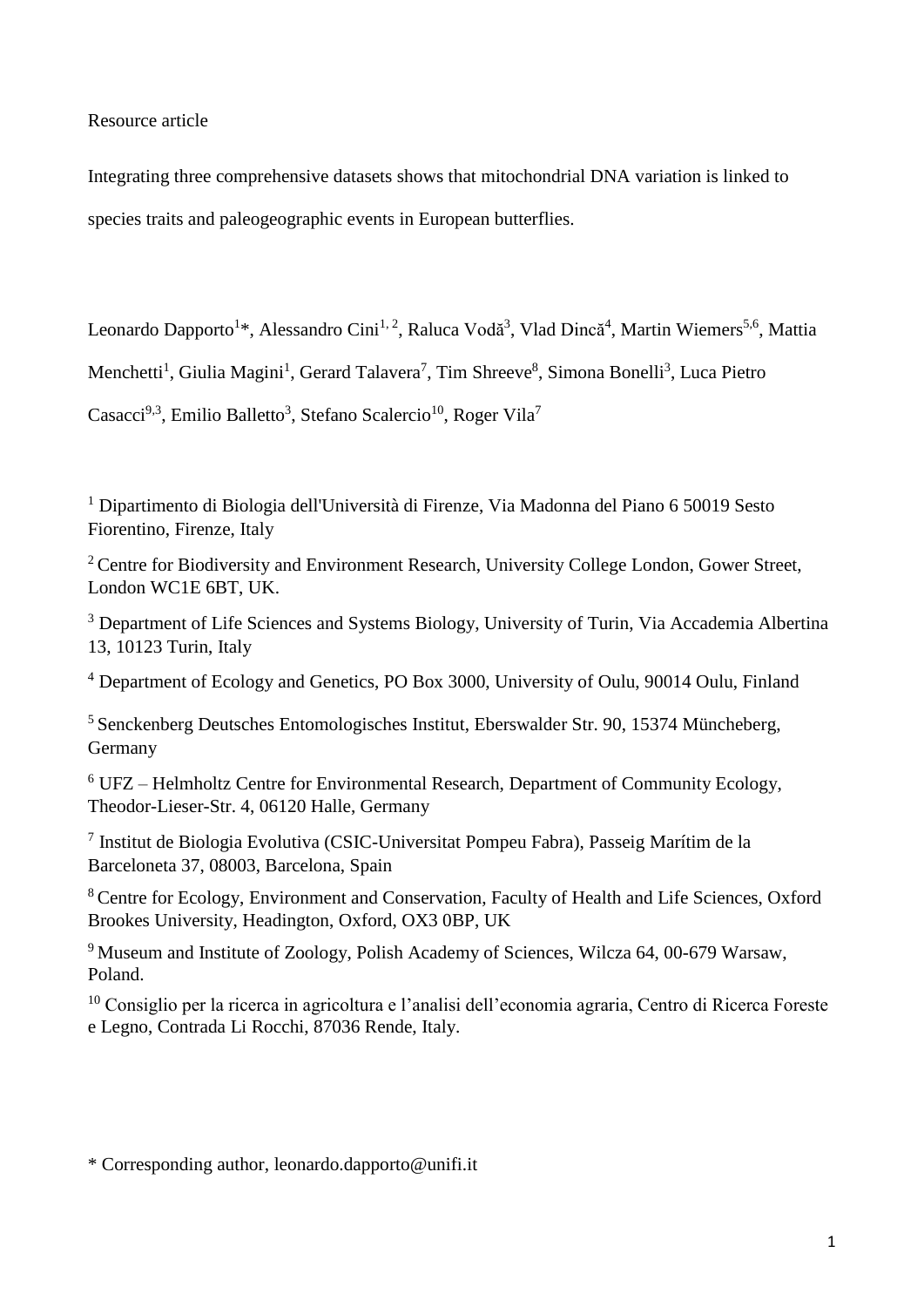### **Abstract**

Understanding the dynamics of biodiversity, including the spatial distribution of genetic diversity, is critical for predicting responses to environmental changes, as well as for effective conservation measures. This task requires tracking changes in biodiversity at large spatial scales and correlating with species functional traits. We provide three comprehensive resources to understand the determinants for mitochondrial DNA differentiation represented by i) 15,609 COI sequences and ii) 14 traits belonging to 307 butterfly species occurring in Western-Central Europe and iii) the first multi-locus phylogenetic tree of all European butterfly species. By applying phylogenetic regressions we show that mitochondrial DNA spatial differentiation (as measured with Gst, G'st, D and Dst) is negatively correlated with species traits determining dispersal capability and colonization ability. Thanks to the high spatial resolution of the COI data, we also provide the first zoogeographic regionalization maps based on intraspecific genetic variation. The overall pattern obtained by averaging the spatial differentiation of all Western-Central European butterflies shows that the paradigm of long-term glacial isolation followed by rapid pulses of post-glacial expansion has been a pervasive phenomenon in European butterflies. The results and the extensive datasets we provide here constitute the basis for genetically-informed conservation plans for a charismatic group in a continent where flying insects are under alarming decline.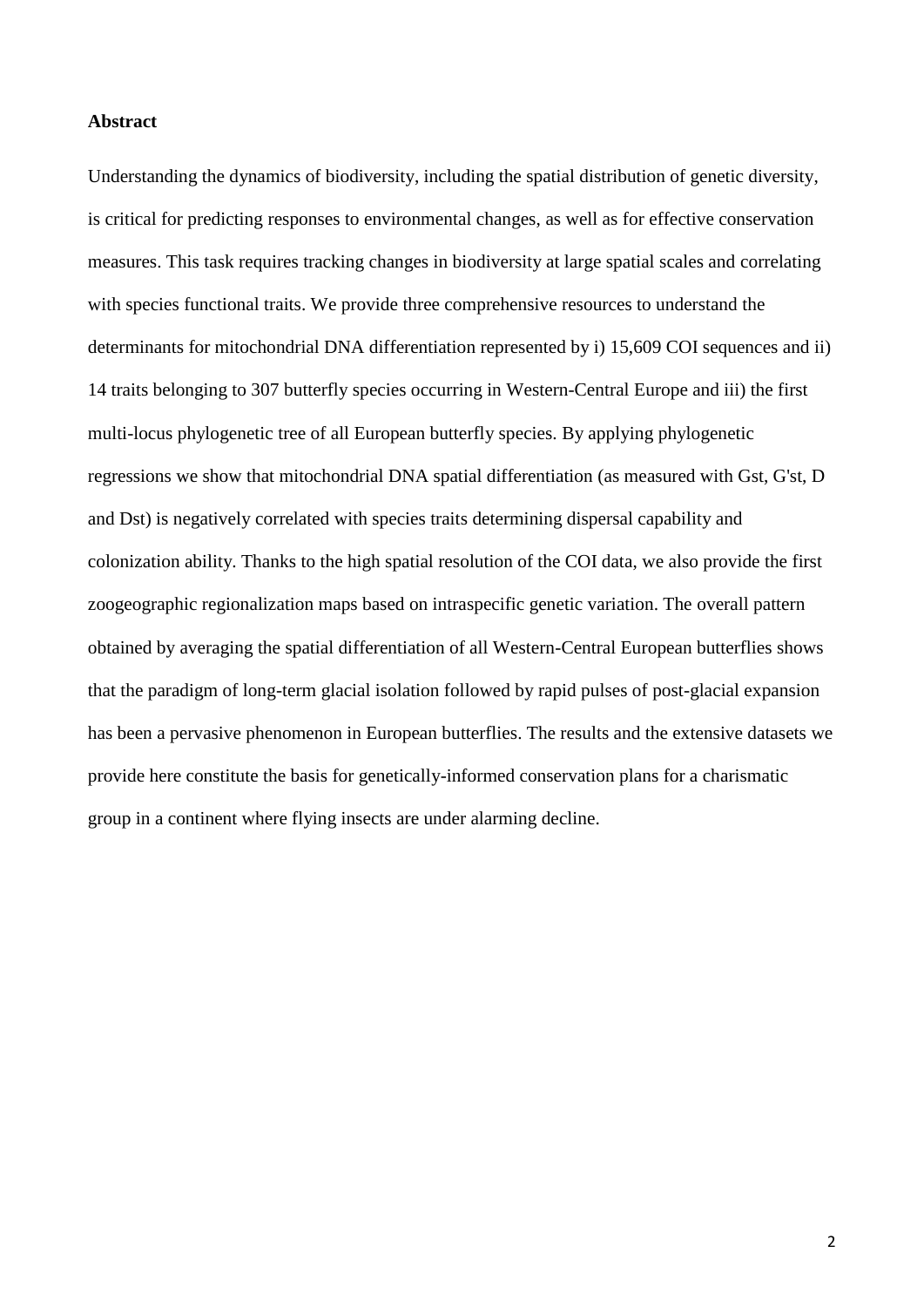### **Introduction**

Genetic diversity within populations and its spatial differentiation among populations are central concepts in biology. Within population diversity provides opportunities for populations to respond to shifting ecological pressures and inter-population differentiation triggers the processes of allopatric speciation (Coyne & Orr, 2004; Hughes, Inouye, Johnson, Underwood, & Vellend, 2008). Understanding the emergence and maintenance of genetic differentiation exposes fundamental evolutionary processes over a range of spatial and temporal scales. The resolution of such studies has advanced greatly since the onset of DNA sequencing (Allio, Donega, Galtier, & Nabholz, 2017; Bazin, Glémin, & Galtier, 2006; Lewontin, 1974; Nabholz, Mauffrey, Bazin, Galtier, & Glemin, 2008).

A substantial effort has been devoted to verifying the prediction that neutral genetic diversity should equate to the product of mutation rate and effective population size. Despite this clear theoretical statement, DNA polymorphism appeared to be weakly correlated to population size and, when correlations have been found, the genetic diversity revealed is orders of magnitude smaller than expected based on differences in population size (Bazin et al., 2006; Leffler et al., 2012; Nabholz et al., 2008; Romiguier et al., 2014). Moreover, the results greatly varied among studies comparing genetic diversity for different taxa as well as when using different genetic markers (such as allozymes, nuclear or mitochondrial markers) (Allio et al., 2017; Bazin et al., 2006; Fujisawa, Vogler, & Barraclough, 2015; Leffler et al., 2012; Nabholz, Glémin, & Galtier, 2009; Nabholz et al., 2008; Romiguier et al., 2014).

As a major example, differentiation in nuclear (nDNA) and mitochondrial DNA (mtDNA) is expected to show different determinants even in the same model organisms. First of all, mtDNA has a faster mutation rate compared to nDNA and can show signatures of recent differentiation (e.g. intraspecific) as well as relatively old (Avise, 2009; Hebert, Cywinska, Ball, & deWaard, 2003). Secondly, because mtDNA is haploid, maternally inherited and recombination is limited to rare cases of heteroplasmy,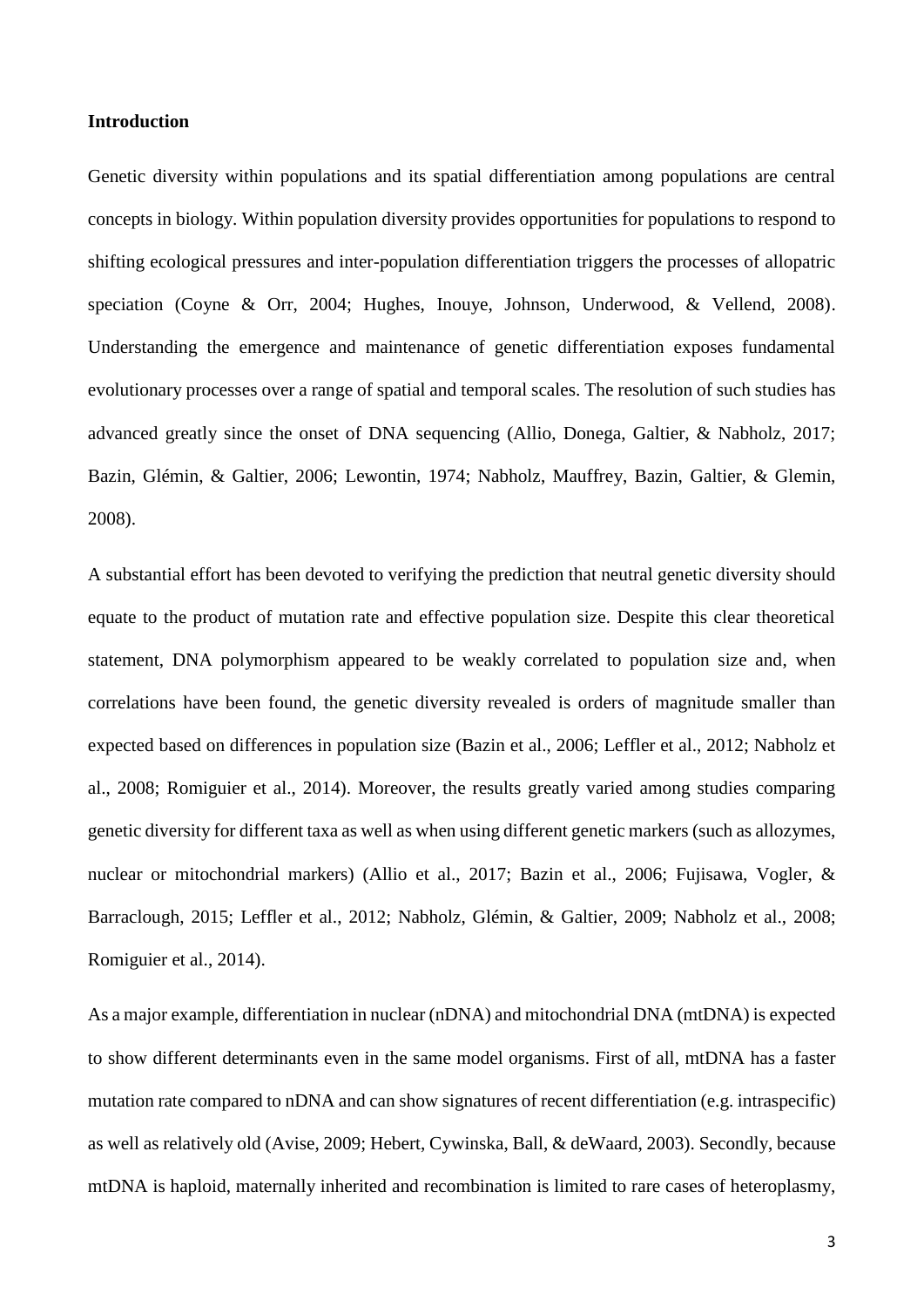its effective population size is four times smaller and coalescence times shorter than in nuclear DNA (Allio et al., 2017; Nabholz et al., 2009). mtDNA is involved in respiration processes and has been found to be under strong selection (Galtier, Nabholz, GléMin, & Hurst, 2009; Nabholz et al., 2009; Pentinsaari, Salmela, Mutanen, & Roslin, 2016). Finally, mtDNA differentiation can be influenced by infections of microorganisms like *Wolbachia* (Galtier et al., 2009; Smith et al., 2012; Werren, Baldo, & Clark, 2008). Selection for variants determining different respiration performance and improved fitness in association with microorganisms, associated with high potential for genetic hitchhiking in the non-recombinant mitochondrial genome, make it difficult to disentangle neutral from adaptive mutations (Gillespie, 2000, 2001). Finally, population size may rapidly vary in geological time following environmental perturbations. It is thus expected that current effective population size and other species traits are poor predictors for the assumed consistent mutation rates and the resulting mtDNA polymorphism as expected by the neutral theory (Nabholz et al., 2009; Romiguier et al., 2014).

While several studies searching for fingerprints of effective population size and other species traits on DNA polymorphism have been carried out through inter-specific comparisons (Allio et al., 2017; Bazin et al., 2006; Fujisawa et al., 2015; Leffler et al., 2012; Nabholz et al., 2009; Romiguier et al., 2014), there are very few comparative phylogeographic studies which adopted a spatially explicit framework (Burney & Brumfield, 2009; Dapporto et al., 2017; Moritz et al., 2009), facilitating understanding inter-population patterns of genetic diversity and its determinants. The primary challenge for phylogeography is to adequately map current genetic diversity to allow the testing hypotheses that explain such variation. Usually patterns are explained by relatively recent events, such as Quaternary climatic oscillations (Avise, 2009; Hewitt, 2004). The increase in phylogeographic studies of multiple taxa opens the door to comparative work, which adds a layer of complexity in searching for shared sources of interspecific patterns, particularly in relating intraspecific genetic variation to environmental features and species traits (Bowen et al., 2016; Papadopoulou & Knowles, 2016). The final goal of comparative phylogeography is to disentangle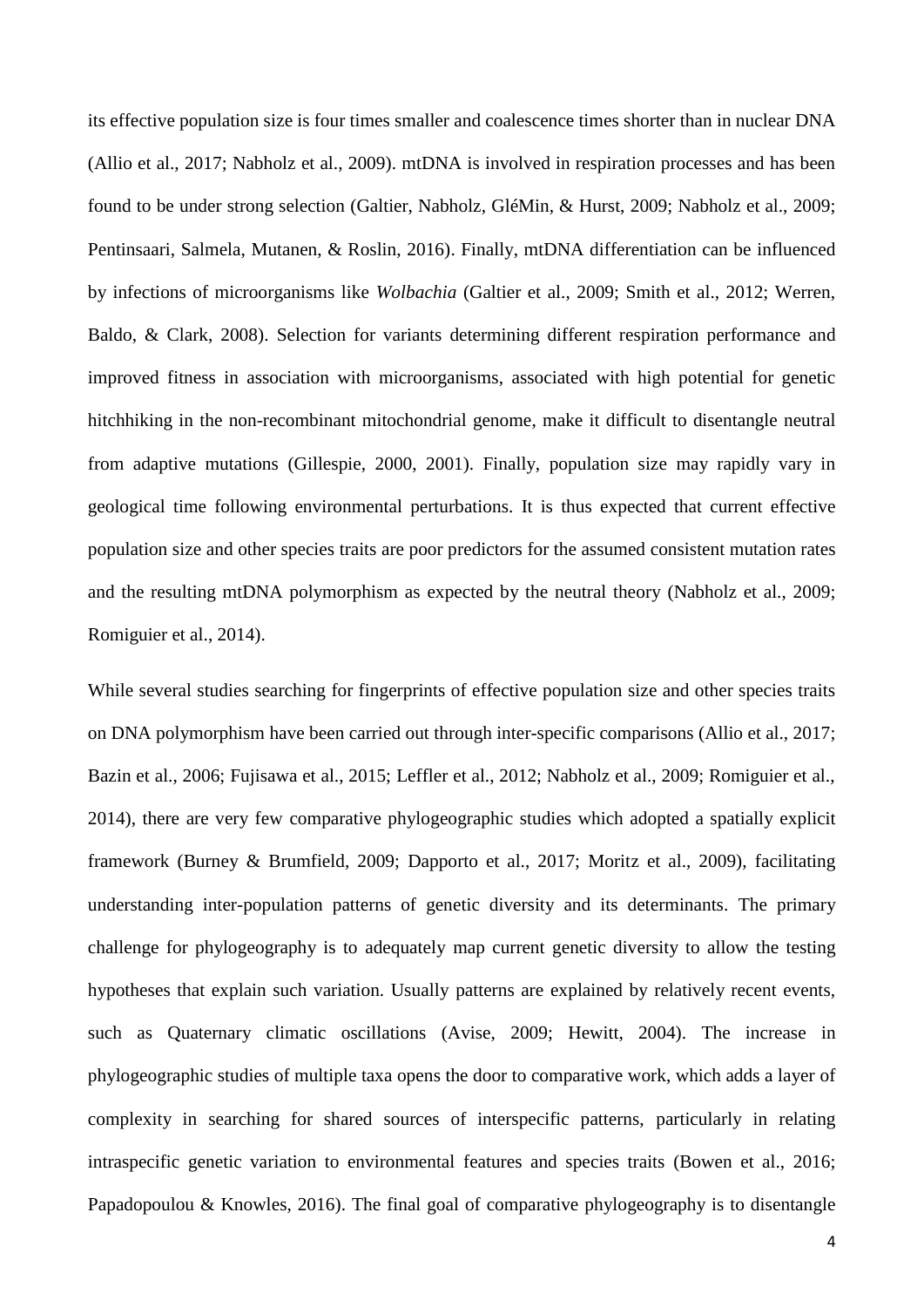deterministic historical/contemporary and biotic/abiotic processes that determine the detected diversity (Dawson, 2014; Papadopoulou & Knowles, 2016).

Because of the relatively faster rates of divergence and coalescence compared to nDNA, mtDNA is a primary marker to study the distribution of diversity at the intraspecific level, with an almost ubiquitous use in phylogeography (Avise, 2009; Avise et al., 1987). This is particularly true for the cytochrome c oxidase subunit I (COI), a section of which has become the standard DNA barcode for animals (Hebert et al., 2003). Currently, public DNA barcode libraries contain millions of sequences (Kress, García-Robledo, Uriarte, & Erickson, 2015; Ratnasingham & Hebert, 2007) and now allow unknown samples to be identified, often to species level. The accumulation of DNA barcode data for an increasing number of groups, and in particular European butterflies, in public repositories (GenBank, BOLD) generated by wide scale research surveys (Dapporto et al., 2017; Dincă et al., 2015; Hausmann et al., 2011; Huemer, Mutanen, Sefc, & Hebert, 2014) is now extensive.

Here, we provide a novel assessment of which species traits correlate with different layers of intraspecific mtDNA differentiation, providing an overview of comparative phylogeography in western European butterflies. We provide the first zoogeographic regionalization map based on intra-specific genetic variation at the subcontinental scale of an entire superfamily (Papilionoidea). Our analyses are based on three novel resources now available for future studies: i) a DNA barcode dataset for the 307 butterfly species occurring in western Europe (15,609 COI sequences of which 5,380 sequences were new for this study) (Fig.1); b) a database of 14 species features including feeding, morphological, natural history and ecophysiological traits for each of the 307 barcoded species and c) a phylogenetic tree for all 496 European butterflies based on the mitochondrial gene COI and 13 nuclear markers. By integrating these datasets, we test three main predictions about mtDNA genetic diversification and its spatial structure.

First, since high selection, absence of recombination, erratic mutation rate and stochastic variation in population size make overall mtDNA divergence highly unpredictable (Allio et al., 2017; Galtier et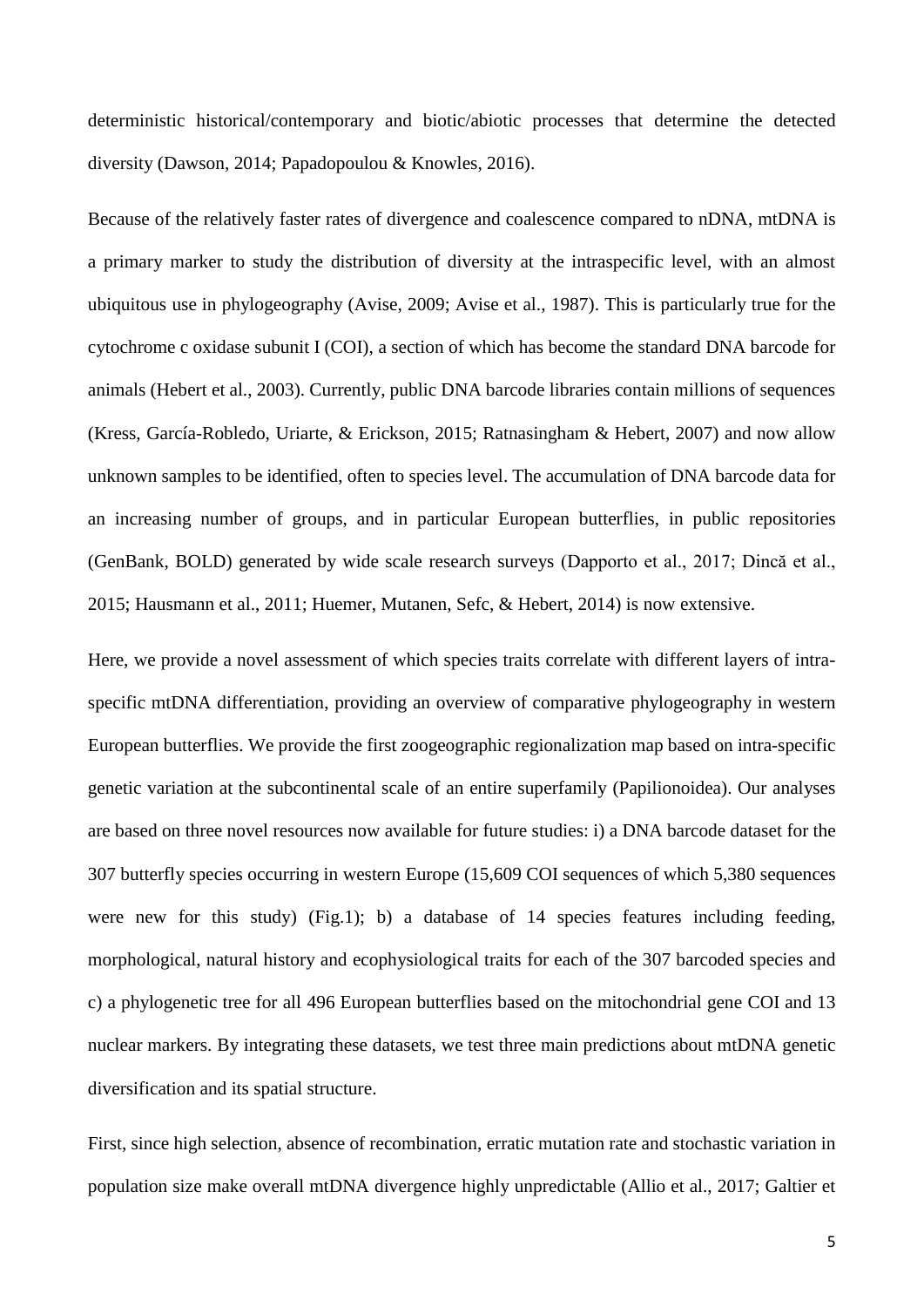al., 2009; Nabholz et al., 2009; Romiguier et al., 2014), we expect to find no correlations between mtDNA diversity (haplotype diversity) and species traits related to population size, dispersal capability, number of generations and climatic tolerance (prediction 1).

Second, a plethora of studies demonstrated that mtDNA shows strong differentiation among populations particularly in poorly dispersive species. Consequently, we predict that when spatial information and genetic variation are assessed together, as typically done with widely used indices of population differentiation (Whitlock, 2011), a relationship with species traits should emerge (Burney & Brumfield, 2009; Dapporto et al., 2017) (prediction 2).

Finally, the Quaternary history of Europe has been dominated by climatic pulses which rendered most of Northern and Central Europe unsuitable for many ectothermic species, which became restricted to the southern peninsulas (Iberia, Italy, Balkans) and Mediterranean islands (Hewitt, 2004; Schmitt, 2007) during cold periods. These refugia were separated from each other by conspicuous physical barriers such as sea channels and mountain chains (mostly represented by the Alps and Pyrenees) (Fig. 2) (Hewitt, 2004; Schmitt, 2007). We predict that a zoogeographic regionalization based on the intraspecific COI variation in our dataset will produce diversity patterns coherent with those expected on the basis of theoretical, geomorphological and paleoclimatic expectations, as well as with those obtained by comparing communities based on faunistic data (prediction 3).

## **Materials and Methods**

### *Sampling and dataset*

We gathered 15,609 COI sequences belonging to 307 species occurring in Western Europe (Spain, Portugal, Andorra, France, United Kingdom, Belgium, Germany, Italy, Switzerland, Austria, Sweden, Norway, Denmark, Belgium, Netherlands). 5,380 COI sequences have been generated for this study by using standard procedures (see Supplementary Methods and Results), and the rest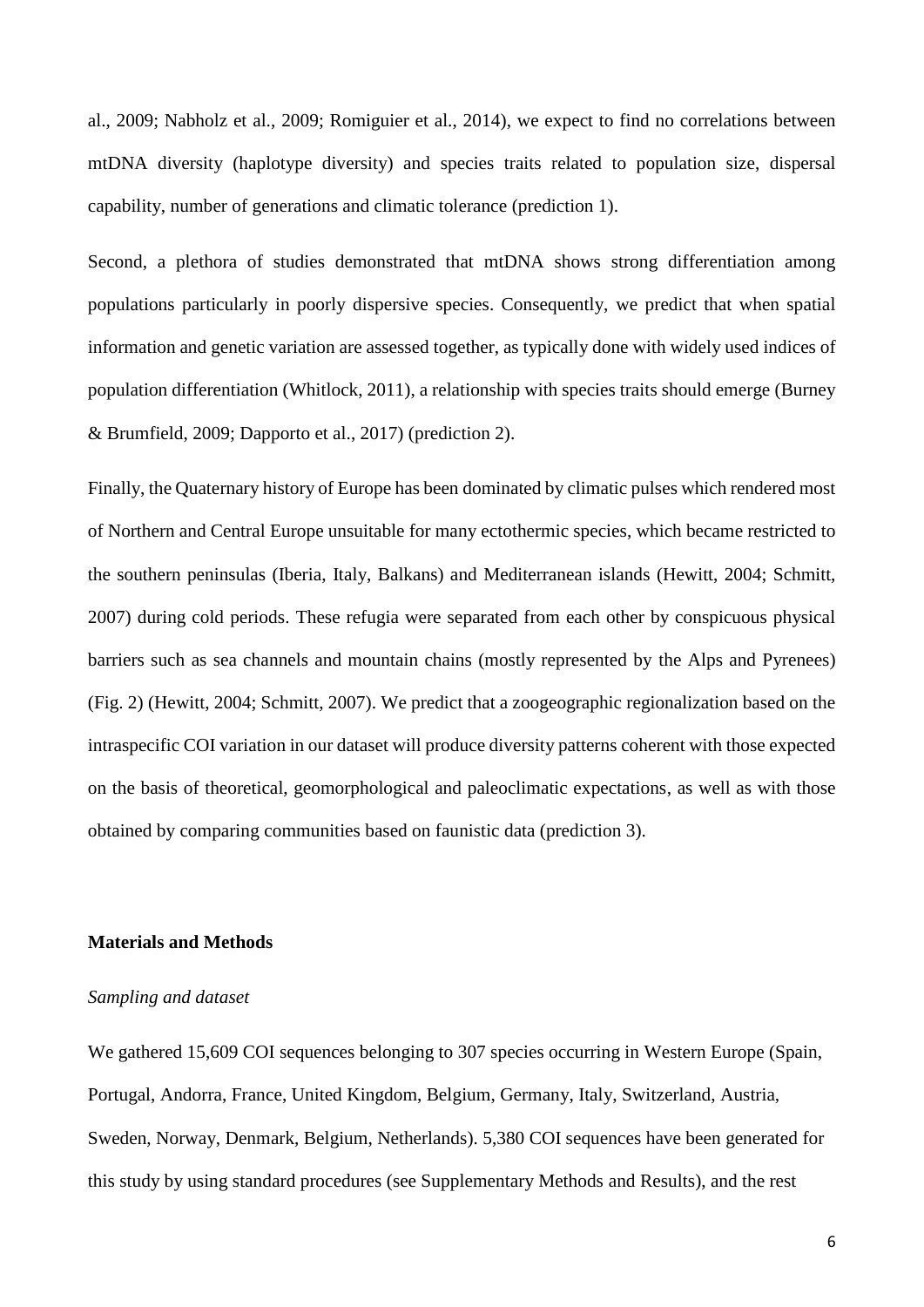have been obtained from BOLD (http://www.boldsystems.org/) and GenBank (10,229). Sequences have been screened to verify that i) they had a length of at least 500 bp, ii) they were georeferenced and iii) they were assigned to the correct species. The recent check list of European butterflies (Wiemers et al., 2018) has been used as a reference for taxonomy, but a series of species sharing DNA barcodes according to previous studies (Dincă et al., 2015; Dincă, Zakharov, Hebert, & Vila, 2011) have been merged into a single entity because they share mitochondrial history (Supplementary Methods and Results). Sequences have been grouped into spatial units as follows: islands have been treated as individual units and sequences for the European mainland have been divided into areas of 2.5x2.5 degrees of latitude and longitude, resulting in 123 spatial units with at least one sequence (Fig. 1).

### *Indices of genetic differentiation*

For species occurring in at least 4 spatial units and with a minimum of 15 sequences in total we calculated three indices of genetic differentiation. The first, haplotype diversity (Hd), was calculated as the average of p-distance matrices among haplotypes using the "nuc.div" function of the "pegas" R package. This index is only dependent on the degree of differentiation among haplotypes regardless of their spatial distribution and frequency, and it is typically used to measure mtDNA polymorphism (Nabholz et al., 2009).

The second is the absolute differentiation among populations (Nei, 1987), which is given by:

### $Dst = Ht - Hs$

where Ht represents the average p-distances for all specimens of a given species, and Hs is the average of the intra-unit p-distances. Thus, Dst represents the average genetic differentiation among areas in p-distance units. Species showing a higher differentiation among haplotypes (high Ht) and a spatial segregation (low Hs) have a maximum value for this index. Negative Dst values (intra-area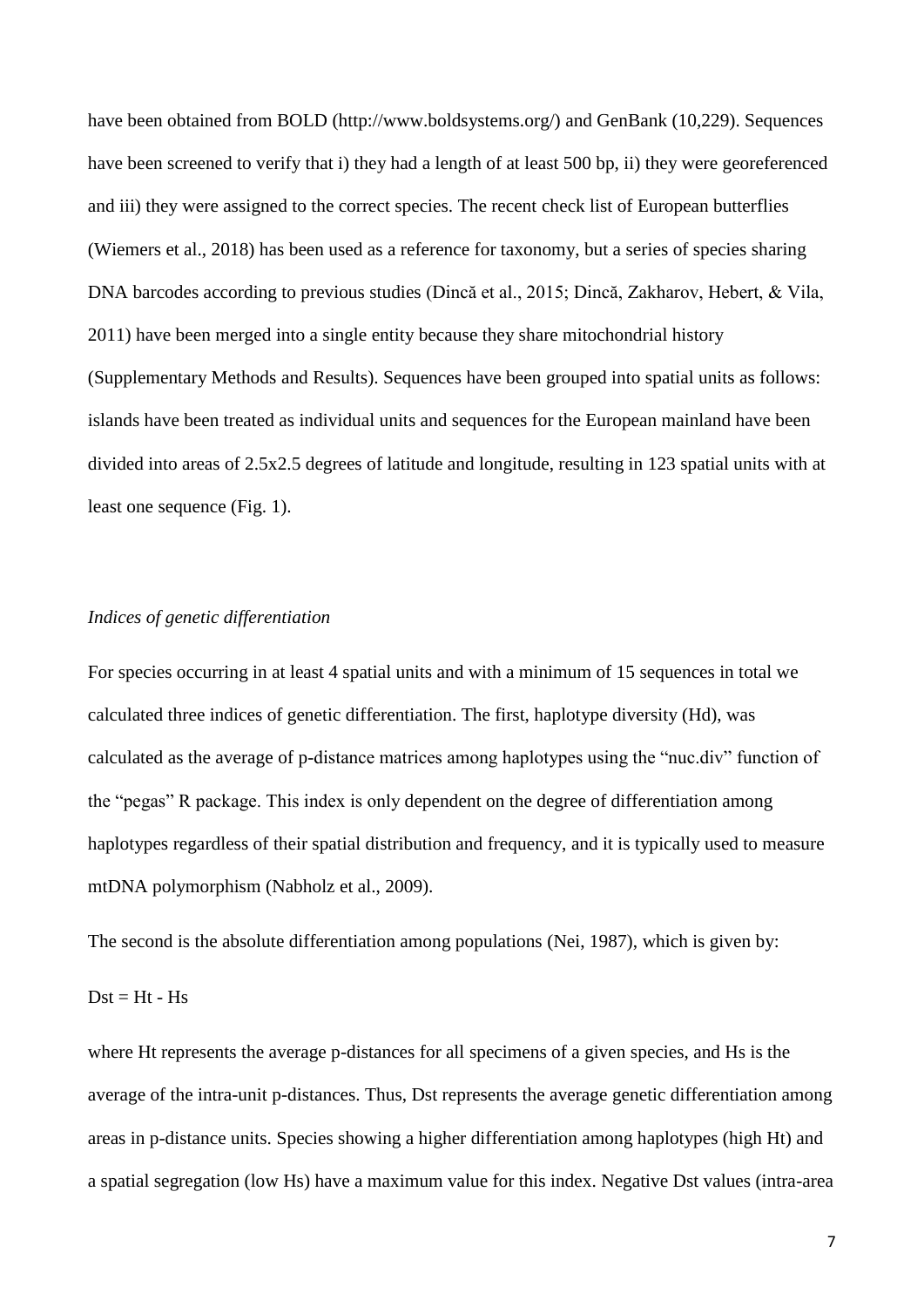differentiation higher than inter-area differentiation) can have different subtle meanings, but are most often generated as artefacts due to relatively small sample sizes; usually they are set to zero (Meirmans & Hedrick, 2011) and we applied this solution.

The third measure was the widely used standardized index of population differentiation (Nei, 1987) defined as:

#### $Gst = Dst/Ht$

which represents the fraction of the total genetic differentiation encompassed by the differentiation among areas (Nei, 1987). This index ranges from negative values to 1 (complete differentiation) and is independent of the number of changes exhibited by the different haplotypes of a given species. Negative values have been set to zero (see above). The use of Gst has been debated as a measure of population diversification for extremely variable markers (which is usually not the case for mitochondrial markers) as it tends to underestimate differentiation among populations and to strongly depend on intra-population variability (Jost, 2008; Whitlock, 2011). For this reason, we also applied both D and G'st indices, which are less affected by high values of Hs (see Supplementary Methods and Results for their formulation).

### *Species traits*

For the selected species we gathered a series of traits (Dapporto et al., 2017) representing four (morphology, feeding, life history and physiology) of the five groups identified by Moretti et al. (2017) to cover the primary functions of invertebrates: a) trophic generalism (feeding trait), was identified as i) the number of host plant genera reported in two literature sources (Table S2); b) mobility measured by the ii) wingspan proxy morphological trait as indicated by Sekar (2012) and assessed as the average of minimum and maximum wingspan reported for each species in Higgins & Riley (1970); c) phenology (life history trait) identified as iii) the number of months during which adults occur in Europe, iv and v) the first and the last month when adults fly, and vi)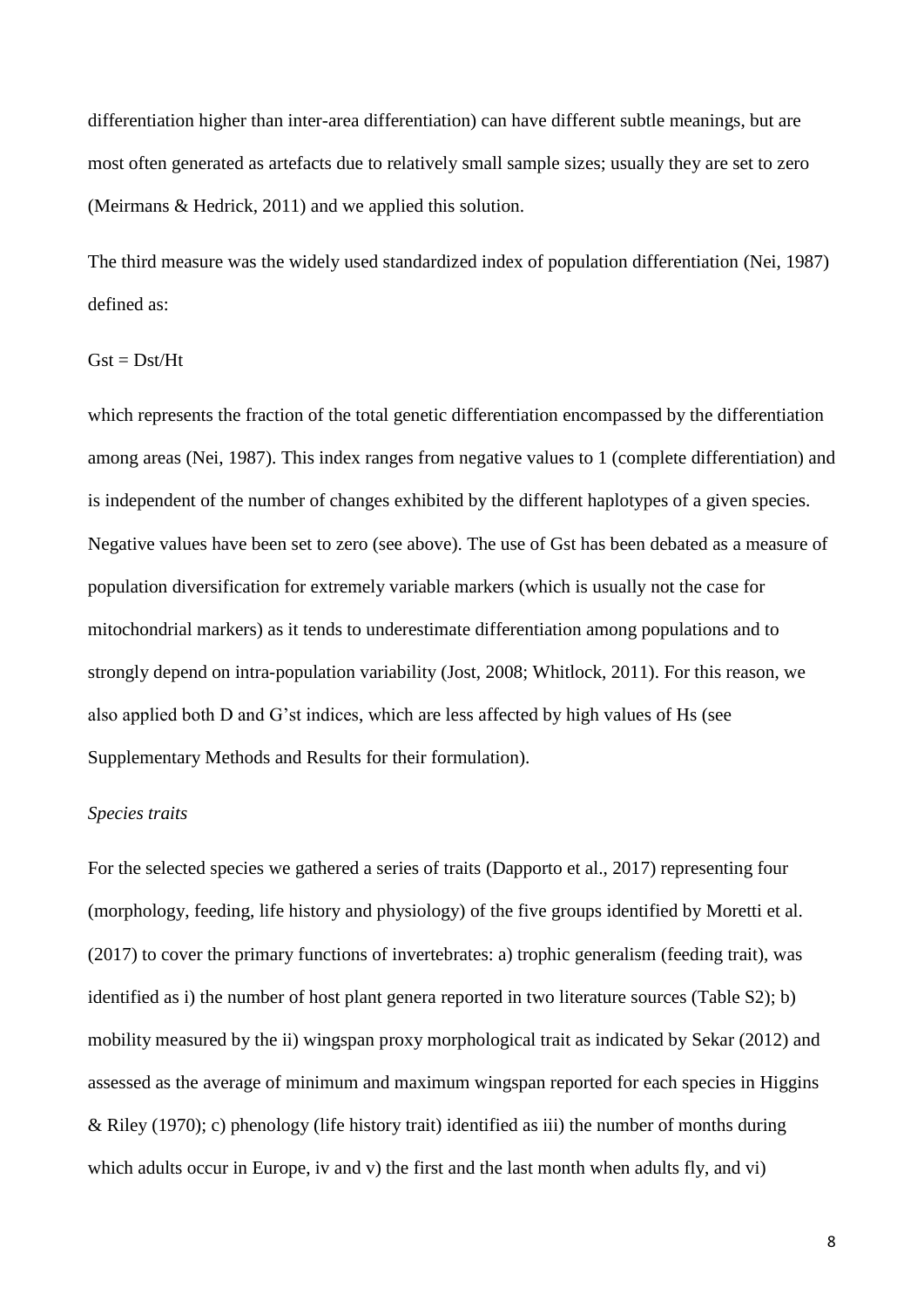voltinism, i.e. the maximum number of generations per year recorded in Europe (Tolman & Lewington, 2008). We also included a series of variables describing d) the climatic preference and tolerance (physiological trait) according to Schweiger, Harpke, Wiemers, & Settele (2014). Although these climatic niche indices cannot be considered as functional traits (Moretti et al., 2017), they are widely used as proxies for the traits responsible for eco-physiological responses to climate (Dapporto et al., 2017; Devictor et al., 2012). The variables we included are: vii) mean annual temperature, viii) mean annual precipitation, ix) standard deviation of mean temperature, x) standard deviation of mean precipitation, xi) upper 95% confidence limit of temperature mean, and xii) lower 95% confidence limit of precipitation mean. Although direct information about effective population size for all species over the entire continent is unavailable, their occurrence in Europe is well assessed and range size, calculated as xiii) the number of 30x30km squares occupied (Schweiger et al., 2014), is used here as a proxy for population size for at least two reasons: 1) the species showing wider distributions can be expected to have a higher total of individuals across their range, 2) butterfly species with larger ranges also tend to have more numerous local populations (Brändle, Öhlschläger, & Brandl, 2002). Another distributional trait has been included as xiv) the maximum altitude to which a species lives in Europe (Table S3).

Butterfly traits are usually highly inter-correlated and can be reduced to factors by using ordination methods (Dapporto et al., 2017; Middleton-Welling, Wade, Dennis, Dapporto, & Shreeve, 2018). Principal Component Analysis was applied to life history and physiology traits using the R function "rda" and the components with eigenvalues higher than one have been retained as variables.

As a reference phylogeny, we constructed a phylogenetic tree for all 496 species of European butterflies based on 14 genes (1 mitochondrial and 13 nuclear). The complete alignment was made with ClustalW as implemented in BioEdit 7.2.5 (Hall, 1999) and consisted of 496 sequences (one for each species) with a total length of 15,741 sites, 5,214 of them parsimony-informative, containing the following genes: COI (covering 496 species with a total length of 1,532 sites and a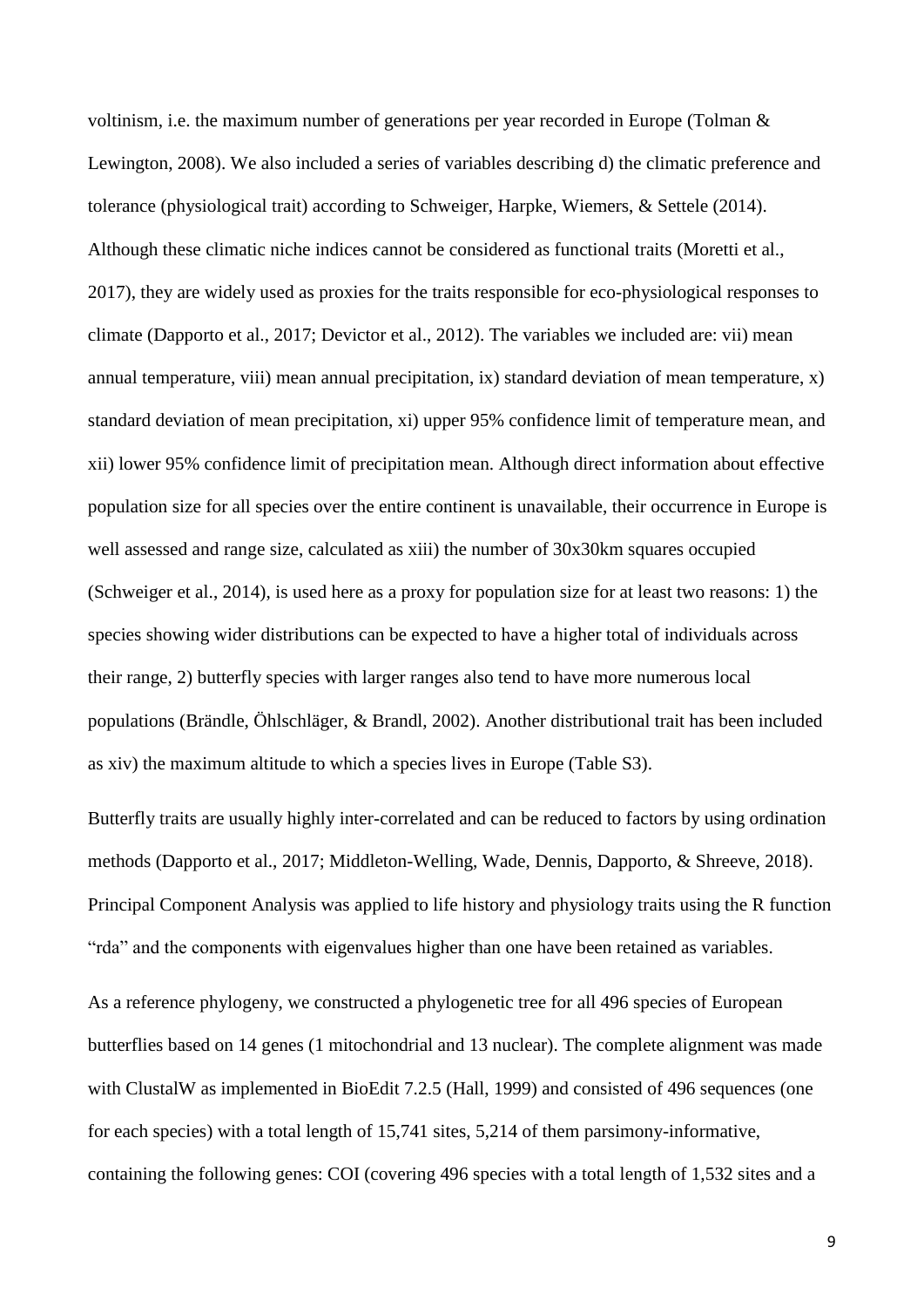mean number of 1,087 nucleotides per species), wingless (283/467/386), EF1α (282/1,725/1,022), rPS5 (143/760/594), GAPDH (137/714/651), CAD (103/2,928/946), MDH (67/750/590), IDH (65/710/681), H3 (57/329/328), RpS2 (42/862/454), DDC (27/2,012/689), HCL (21/633/623), Thiolase (21/1,020/1,020), and CAT (20/1,299/1,292). A maximum likelihood tree was estimated with IQ-TREE using the above alignment partitioned by genes and codon positions, with the substitution model option set to "Auto", applying the FreeRate model with 4 rate categories, and default settings for branch support analysis and search parameters. The existence of a phylogenetic signal for species traits and for Hd, Dst, D, G'st and Gst was tested with Pagel's lambda index by applying the "phylosig" R function of the "phytools" package.

### *Assessing predictions 1 and 2: Determinants for mtDNA differentiation*

The relationships between species traits and their Hd, Dst, D, Gst and G'st were assessed using phylogenetic regression. We used Pagel's lambda as a model for the phylogenetic covariance of residuals as implemented in the function "pgls" of the R package "caper". To avoid model overfitting and to provide a better parameterization of variables, we used the framework of multimodel inference of Generalized Linear Models through Information-Theoretic Approach (Burnham & Anderson, 2002) to select a set of "best models" by using the "MuMIn" R package. This approach allows selection of the best combination of predictors from the global model including all possible combinations. The model comparisons were performed adopting the corrected Akaike Information Criterion (AICc), and the model choice was done based on ΔAICc (which represents the difference between each model and the most parsimonious model). We selected all models with ΔAICc values < 4, considered to be equally parsimonious (Burnham & Anderson, 2002). According to this procedure only a small subset of predictors is selected as significantly affecting the response variable. The correlation coefficients of each predictor are averaged among the selected best-fitting models. The significance of the estimated coefficient is calculated with a z Wald test.

10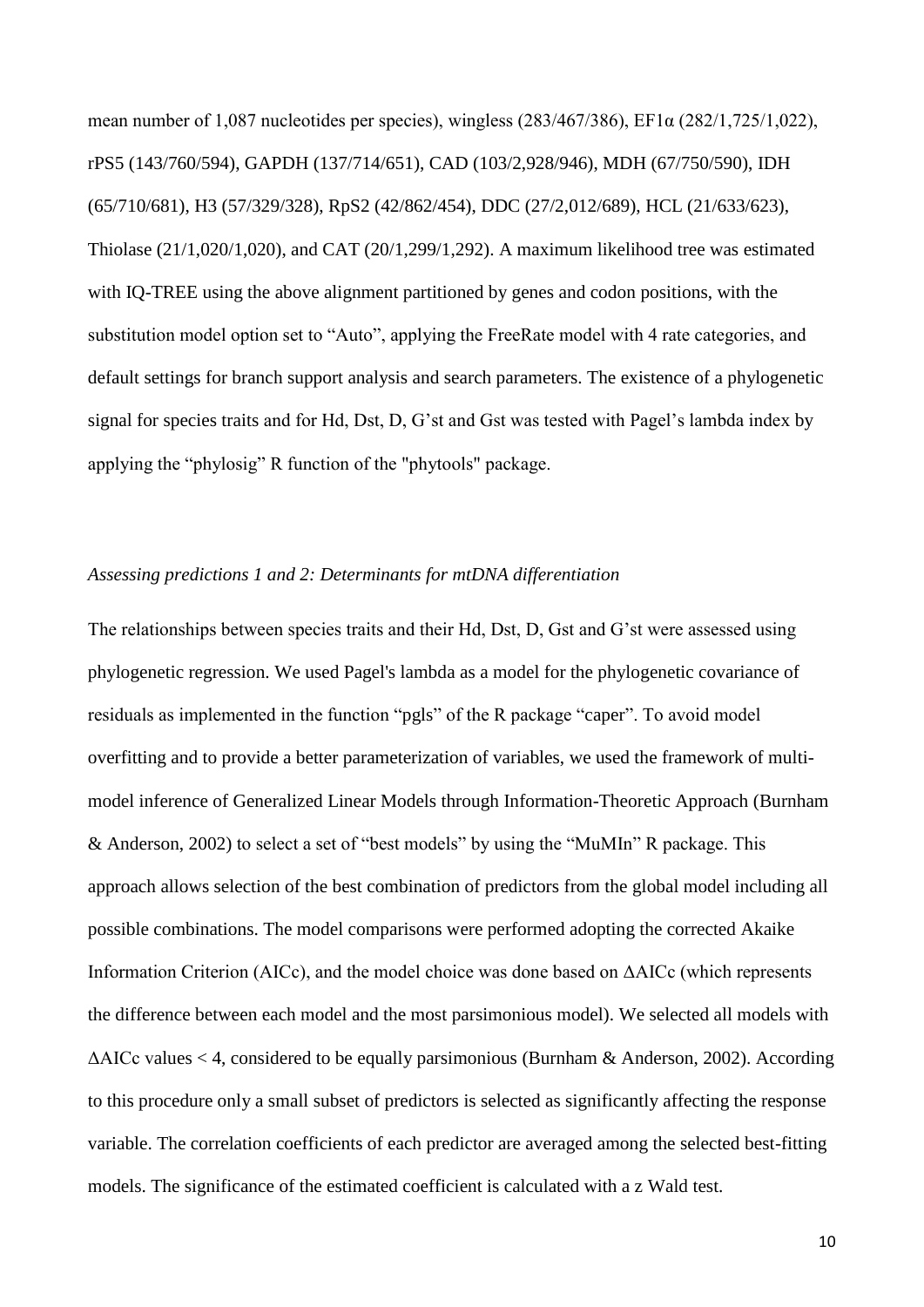#### *Assessing prediction 3: Overall phylogeographic structure*

To provide a zoogeographic regionalization of South-Western Europe based on intraspecific diversification of COI sequences we applied the most recent procedures used in zoological regionalization based on a combination of hierarchical tree analysis to define clusters and unconstrained ordination to describe their relationships (Holt et al., 2013). At the basis of the procedure, a distance matrix among units was produced using pairwise Gst among pairs of units for each species, using the following formula:

 $Gst_{i,i} = Dst_{i,i}/Ht$ 

This represents the fraction of the overall genetic differentiation (Ht) expressed by the population differentiation between a given pair of units (i and j).

Using the Gst pairwise matrices for each species, we then calculated the mean of the available values of the corresponding cells of the matrix. We retained a series of units that shared at least 10 species among each other to produce a final mean Gst matrix, representing the degree of genetic differentiation among selected units based on all species. We then applied a Ward hierarchical clustering to this matrix. By using the "recluster" R package the tree was cut at different levels returning a series of clustering solutions. Then, a Principal Coordinates Analysis (PCoA) was applied to the dissimilarity matrix and we projected the configuration in the RGB space using the R package "recluster" (Dapporto et al., 2013). The colour resemblance of the resulting dots is proportional to the genetic similarity among the units. For each cut of the tree we attributed colours to the areas belonging to each cluster. These colours corresponded to the barycentre of area positioning in the RGB space. This "average colour" for each region has been used for mapping the zoogeographic regions as done by Holt et al. (2013).

11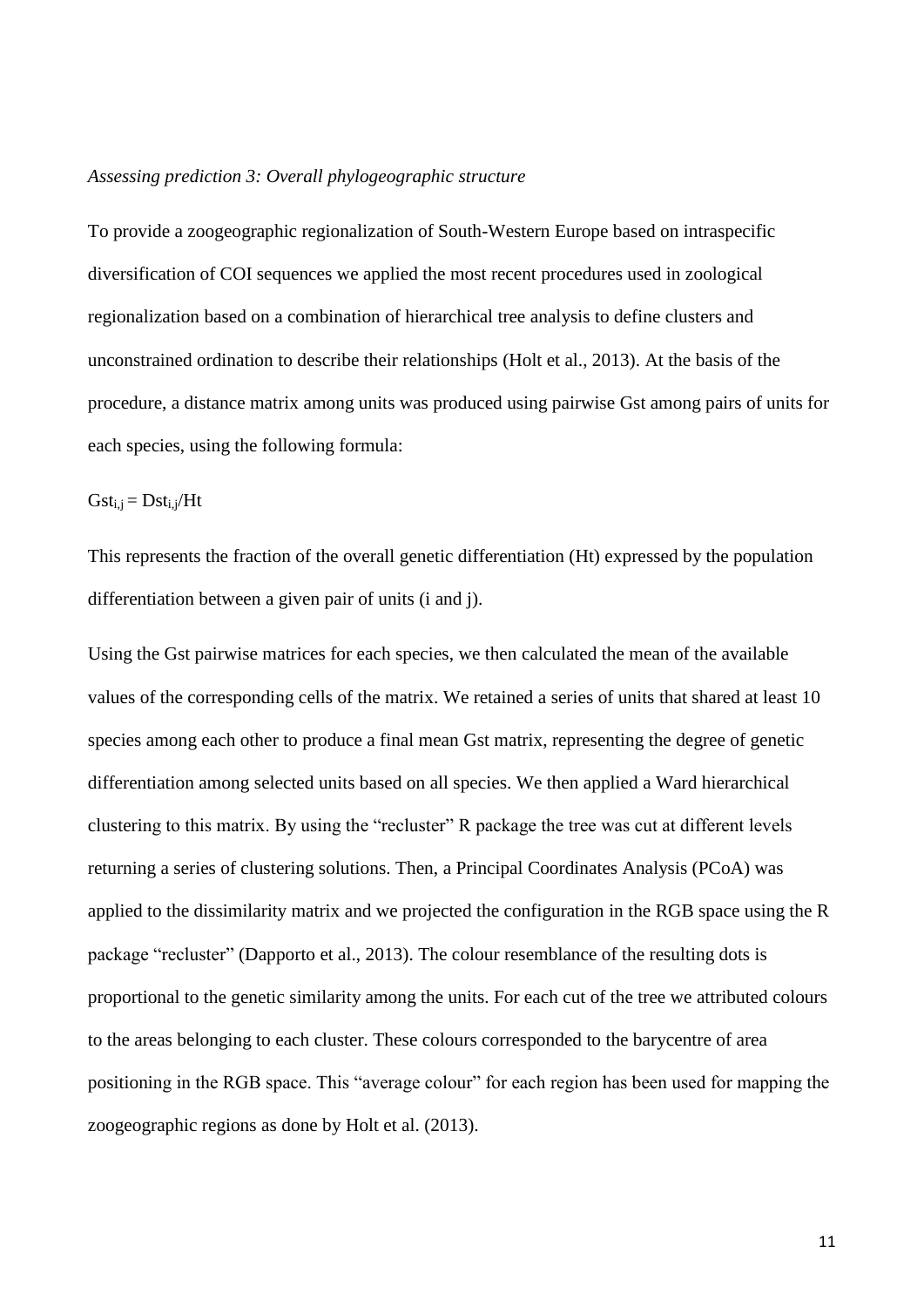### **Results**

#### *Genetic dataset and species traits*

The 15,609 COI sequences belonging to 307 species have been grouped into 123 areas identified as islands or into areas of 2.5x2.5 degrees of latitude and longitude for the European mainland (Fig. 1). Among the 307 species for which at least one sequence was available, 224 fulfilled a minimum requirement set for the assessment of population diversification (at least 4 areas and 15 specimens). A full set of 14 traits describing feeding ecology, mobility, phenology, climatic tolerance and demography was available for 214 of these species. A PCA carried on four traits defining butterfly phenology identified only one component with an eigenvalue higher than 1 and it was mostly positively represented by voltinism and length of the flight period (Table S3, Fig. S1). For ecophysiological traits defining climatic tolerance, two components had eigenvalues >1 (Table S3, Fig. S2): the first component ordered species from those adapted to colder climates to those living in warmer areas; the second component ordered species mostly according to the precipitation they experienced (Table S3, Fig. S2). A phylogenetic tree was obtained by using 14 markers and all 496 species of butterflies occurring in Europe (Wiemers et al., 2018) (Fig. 2) and showed an almost complete topological agreement with recent global phylogenies (Espeland et al., 2018). The tree allowed us to verify that the indices for population diversification (haplotype diversity, Dst, D, Gst, G'st) did not show any phylogenetic signal, while most functional traits did (Table 1).

### *Prediction 1. mtDNA polymorphism and species traits*

As done in recent studies correlating genetic variability with species features (Fujisawa et al., 2015; Leffler et al., 2012; Romiguier et al., 2014), we performed phylogenetic regressions to model the three indices of genetic diversification against species trait controlling for phylogenetic signal. Phylogenetic regressions revealed that none of the selected traits significantly explained mtDNA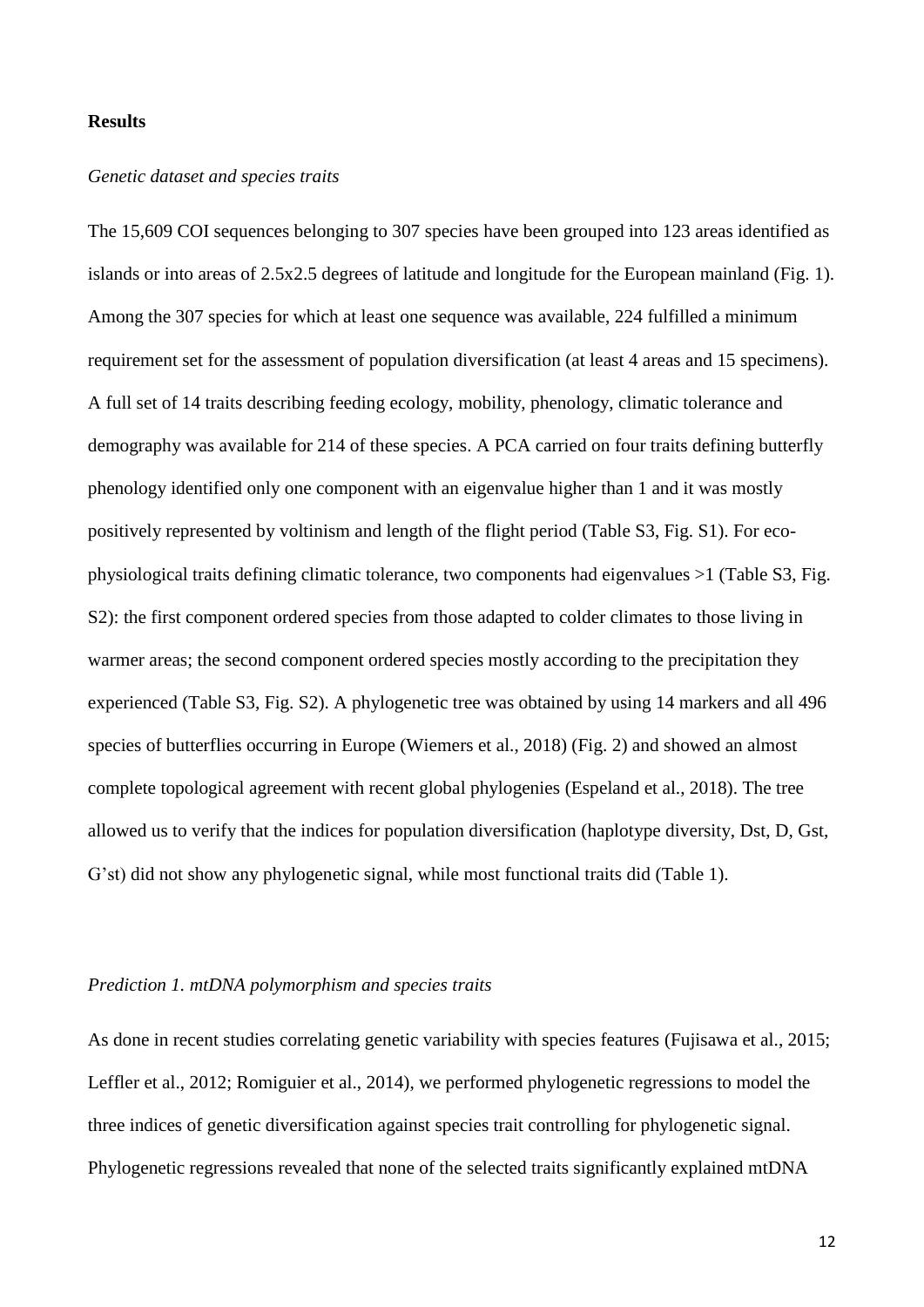polymorphism measured as haplotype diversity (Table 2), although ecophysiology PC1, related to temperatures of the locations occupied was close to the significance threshold; species in current warmer areas tended to have higher mtDNA diversity than those of cold areas (Table 2).

#### *Prediction 2. Population differentiation and species traits*

When the spatial information was added to the genetic differentiation in the assessment of Dst, phenology significantly explained the variation in overall population differentiation, with species characterized by longer flight periods and higher number of generations showing a lower level of differentiation (Fig. 3a, Table 3). An almost identical result was obtained by using D (Table S2) probably because for mtDNA the 1-Hs denominator tends to 1 due to the low intra-population differentiation in species showing spatial structure. Several species traits significantly correlated with Gst, only measuring the spatial segregation of haplotypes regardless of their degree of differentiation (Table 4). Species characterized by smaller wings and those exploiting a lower number of host plants (specialists), had higher population differentiation, with a similar, near significant, relationship for species with short flight periods. Widespread species also had high population differentiation (Table 4, Fig. 3 b-d). G'st showed very similar results to Gst (Table S1).

#### *Prediction 3: Zoogeographic region with intra-specific differentiation*

Using the 224 species with sufficient data previously selected, we calculated a pairwise Gst matrix for each species among the areas where it has been found, and then an average Gst matrix has been calculated among areas. A Ward hierarchical clustering produced from the average pairwise Gst distance matrix was sliced at different levels as usually done for zoogeographic regionalization (Fig. 4a). Due to higher species richness and a higher sampling effort in southern European regions, a subset of units having at least 10 shared species was concentrated in the Mediterranean area (Fig. 4b). The different hierarchical clustering solutions from  $K = 2$  to  $K = 6$  provided regionalization

13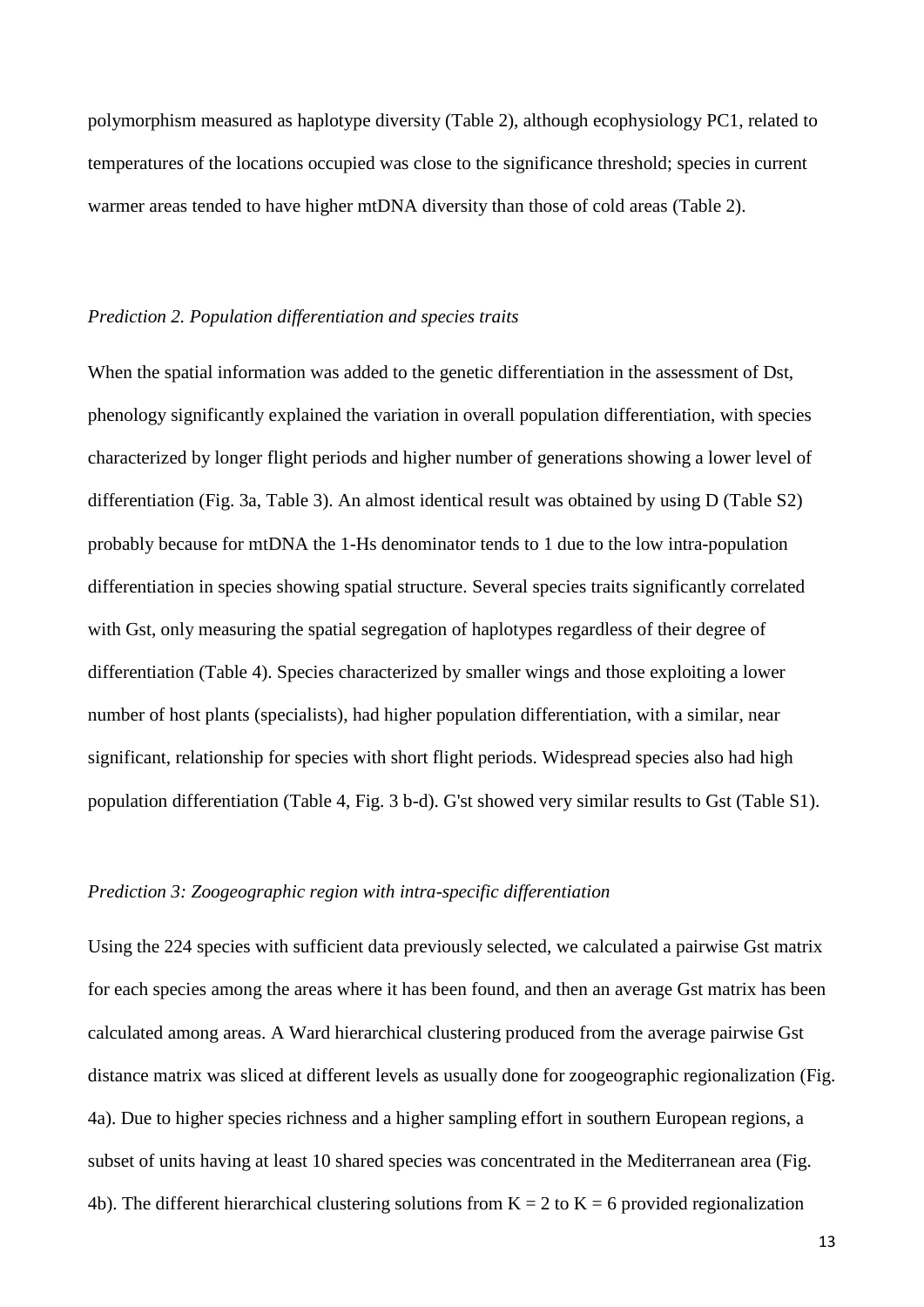results that link nearby areas and that were highly coherent with existing geographic barriers (Fig. 4b-f). The first node separated Iberia (except for Catalonia), the Balearics and Sardinia from the other areas (Fig. 3b). A solution with three clusters divided Sicily from the Pyrenees, Alps and Italian peninsula, according to a well-known efficient barrier to dispersal represented by the narrow Messina strait (Dapporto, Bruschini, Dincă, Vila, & Dennis, 2012; Vodă, Dapporto, Dincă, & Vila, 2015) (Fig. 4c). The fourth cluster recognised Sardinia and the Balearics as a unit, according to a well-known and still largely unexplained similarity between these areas that may be explained by a refugium hypothesis (Dincă et al., 2011; Vodă et al., 2015) (Fig. 4d). The fifth cluster separated the Alps and Pyrenees from the Italian peninsula, with Corsica and circum-Italian islands resembling more the Pyrenees-Alps, reflecting a recurrent phylogeographic pattern found in several butterfly species (Dapporto et al., 2012) (Fig. 4e). The sixth cluster produced the expected division between the Alps and Pyrenees with Corsica, Elba and Giglio resembling more the Pyrenees than the spatially closer Alps (Dapporto et al., 2017) (Fig 4f).

### **Discussion**

The three comprehensive resources (COI sequence dataset, species traits and phylogenetic tree) here presented for butterflies of Western Europe allowed us to test three specific predictions regarding mtDNA intraspecific genetic differentiation. First, we confirmed that overall intraspecific genetic variation in mtDNA (i.e. COI polymorphism) cannot be explained by any of the selected species traits, which were chosen to cover most of the main functions of invertebrates; dispersal, feeding, natural history, ecophysiology and distribution, the last being a proxy for population size (prediction 1). Second, when a spatially-explicit framework was applied, genetic differentiation among populations showed an effect for species traits, mostly when the influence of absolute genetic divergence is removed, as done by using Gst (and G'st). This indicates that the emergence and maintenance of mtDNA differentiation is, at least in part, deterministically shaped by species

14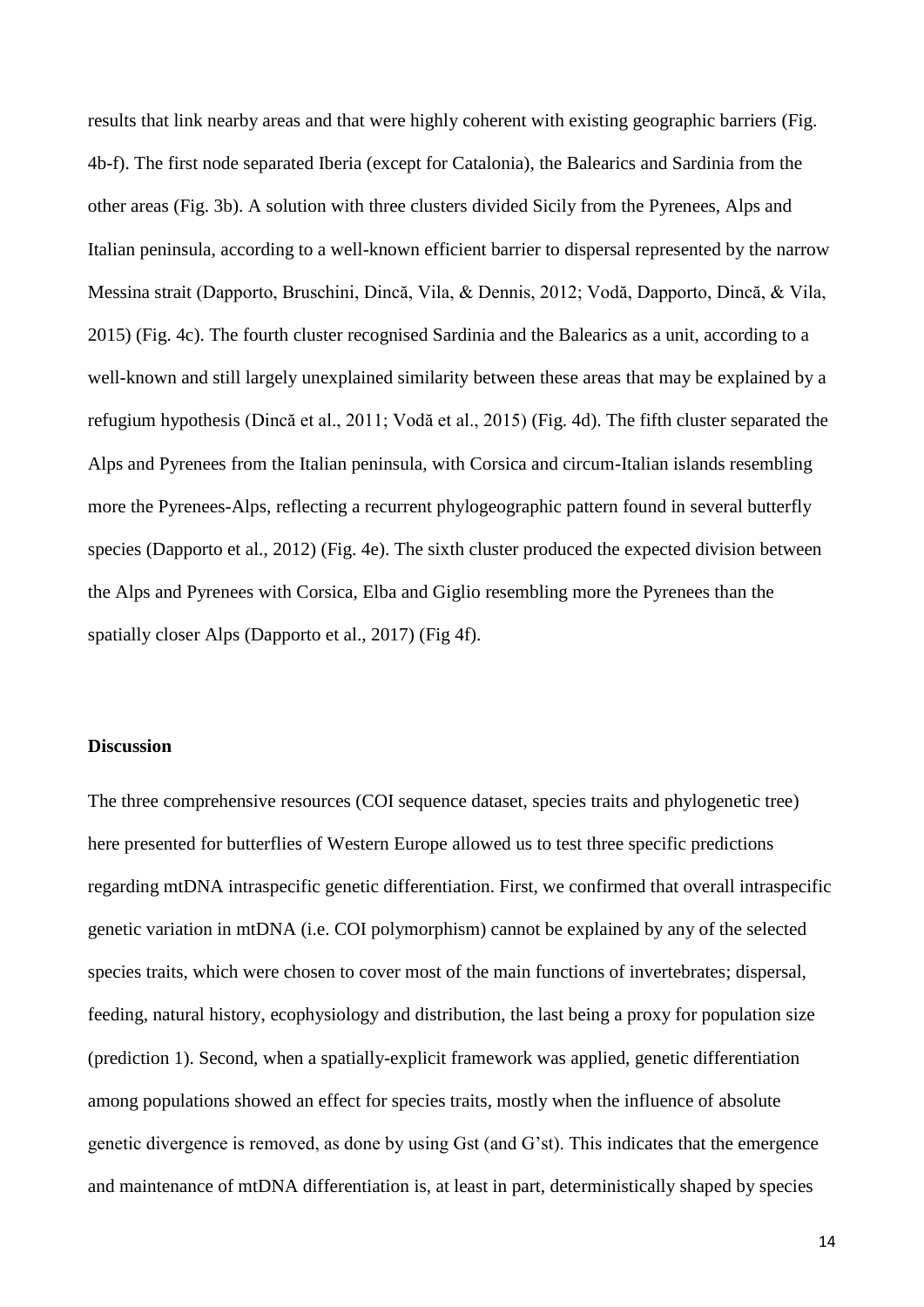ecology and by historical factors. Our result also supports the use of COI as a marker to understand ecological fingerprints in mtDNA spatial differentiation (prediction 2). Finally, the zoogeographic regionalization based on average COI population differentiation agreed with the main European biogeographical paradigm, which suggests that most butterfly species were isolated in restricted southern European areas during glacial periods, where they differentiated. From these refugia, the different lineages of most species experienced pulses of poleward expansion during the warmer interglacial periods, producing the observed recurrent suture zones along physical barriers (Alps, Pyrenees).

### *Prediction 1. mtDNA polymorphism and species traits*

Substitution rate and degree of polymorphism of mitochondrial and nuclear DNA are known to vary largely among taxa (Allio et al., 2017; Bazin et al., 2006; Fujisawa et al., 2015; Leffler et al., 2012; Nabholz et al., 2009; Romiguier et al., 2014; Welch, Bininda-Emonds, & Bromham, 2008). In general, animal groups show differences in DNA substitution rates that are linked to their population size or related traits (species range or body mass) or to other pressures acting on mtDNA (e.g. generation time, fecundity, homeo-heterothermic physiology) (Allio et al., 2017; Nabholz et al., 2009; Pentinsaari et al., 2016). On the other hand, there is mixed evidence for the expected relationship between intraspecific mtDNA polymorphism and species traits (Bazin et al., 2006; Fujisawa et al., 2015; Nabholz et al., 2009; Romiguier et al., 2014).

Despite the theoretical expectation that levels of neutral genetic variation should increase with effective population size, no relationships between range size (a likely good proxy for population size) and mitochondrial DNA diversity has emerged in our extensive dataset. Similarly, other species traits determining butterfly climatic and feeding generalism (ecophysiological traits and number of host plants), dispersal capability (length of flight period and wingspan) as well as the number of generations are expected to influence the degree of gene flow and thus the level of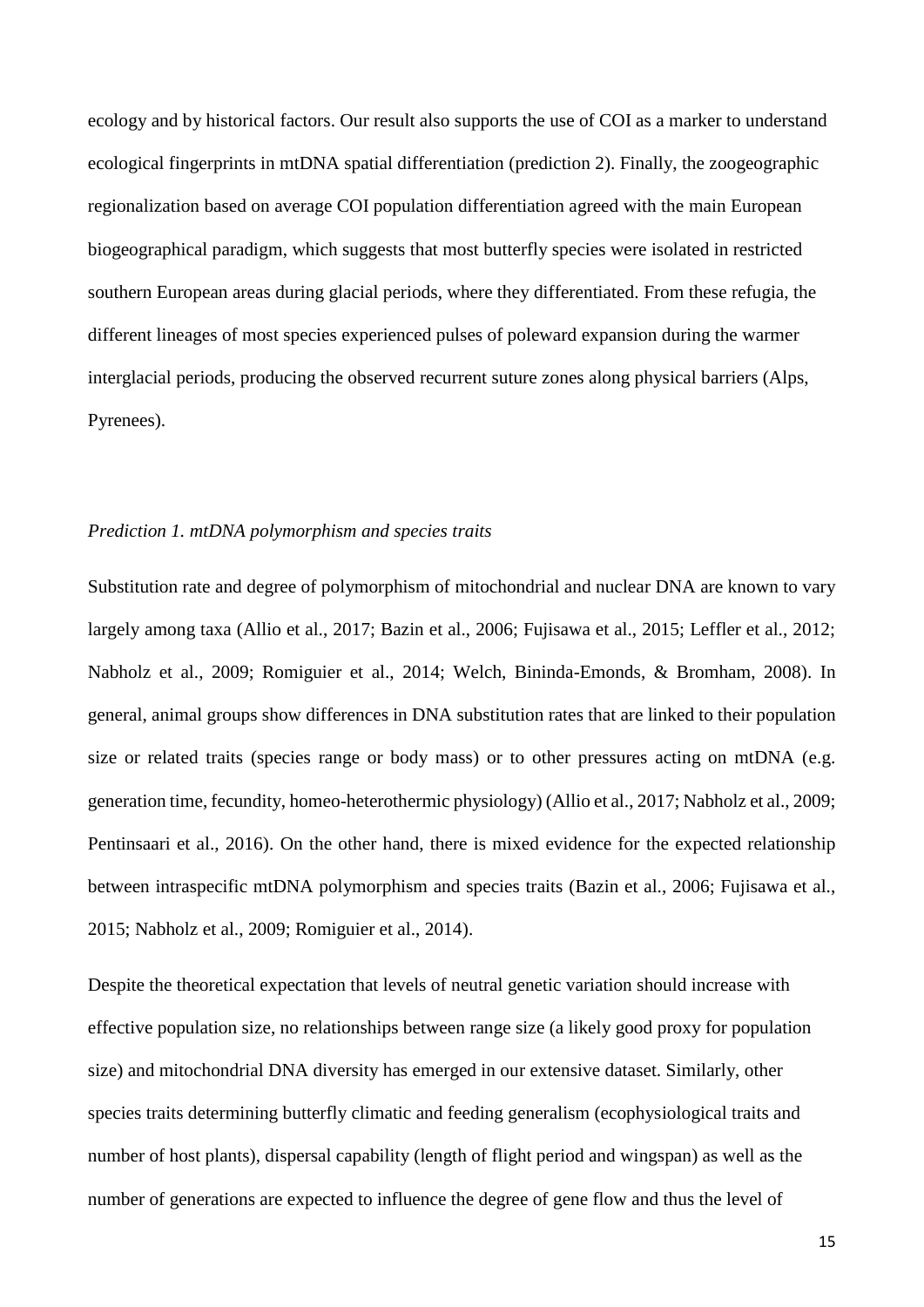genetic differentiation. Nevertheless, no significant relationships emerged between these traits and mitochondrial diversity. As previously suggested, the causes for the absence of these correlations likely reside in the non-neutral nature of mtDNA variation, in its apparently erratic mutation rate and in the strong fluctuations affecting both mtDNA polymorphism and population sizes in historical times (Bazin et al., 2006; Nabholz et al., 2009, 2008; Romiguier et al., 2014). The absence of any phylogenetic signal in mtDNA overall intraspecific genetic diversity, as well as in the indices of spatial differentiation, combined with most species traits being similar among closely related species supports the erratic behaviour of mtDNA polymorphism and its highly stochastic determinants.

mtDNA variants can determine different respiration performances (Toews, Mandic, Richards, & Irwin, 2014) and adaptive mutations are expected to rapidly spread in a population and even across populations, producing selective sweeps (Bazin et al., 2006; Galtier et al., 2009). Similarly, the maternally-inherited symbiotic bacterium *Wolbachia* can induce reproductive alterations (e.g. feminization, male killing, cytoplasmatic incompatibility) which are adaptive for the bacterium by enhancing the production of infected females (Werren et al., 2008). *Wolbachia* infection can result in a single haplotype (or haplogroup) dominating an entire population and there is growing evidence in European butterflies that different mtDNA lineages are associated with different infection status or strains of this bacterium (Dincă et al., 2018; Hernández-Roldán et al., 2016; Ritter et al., 2013). Due to the non-recombinant transmission of mtDNA, genetic sweeps strongly affect the entire mtDNA genome, thus drastically lowering or eliminating former genetic diversity. This phenomenon can occur more frequently in species with a large effective population size, thus counterbalancing the emergence of a larger number of genetic variants (genetic draft) (Gillespie, 2000, 2001). In-depth studies of mtDNA polymorphism in vertebrates have provided evidence that selective sweeps and genetic drift are less frequent than previously hypothesized (Allio et al., 2017; Karl, Toonen, Grant, & Bowen, 2012), but this may not be the case in insects, where effective population sizes are orders of magnitude higher.

16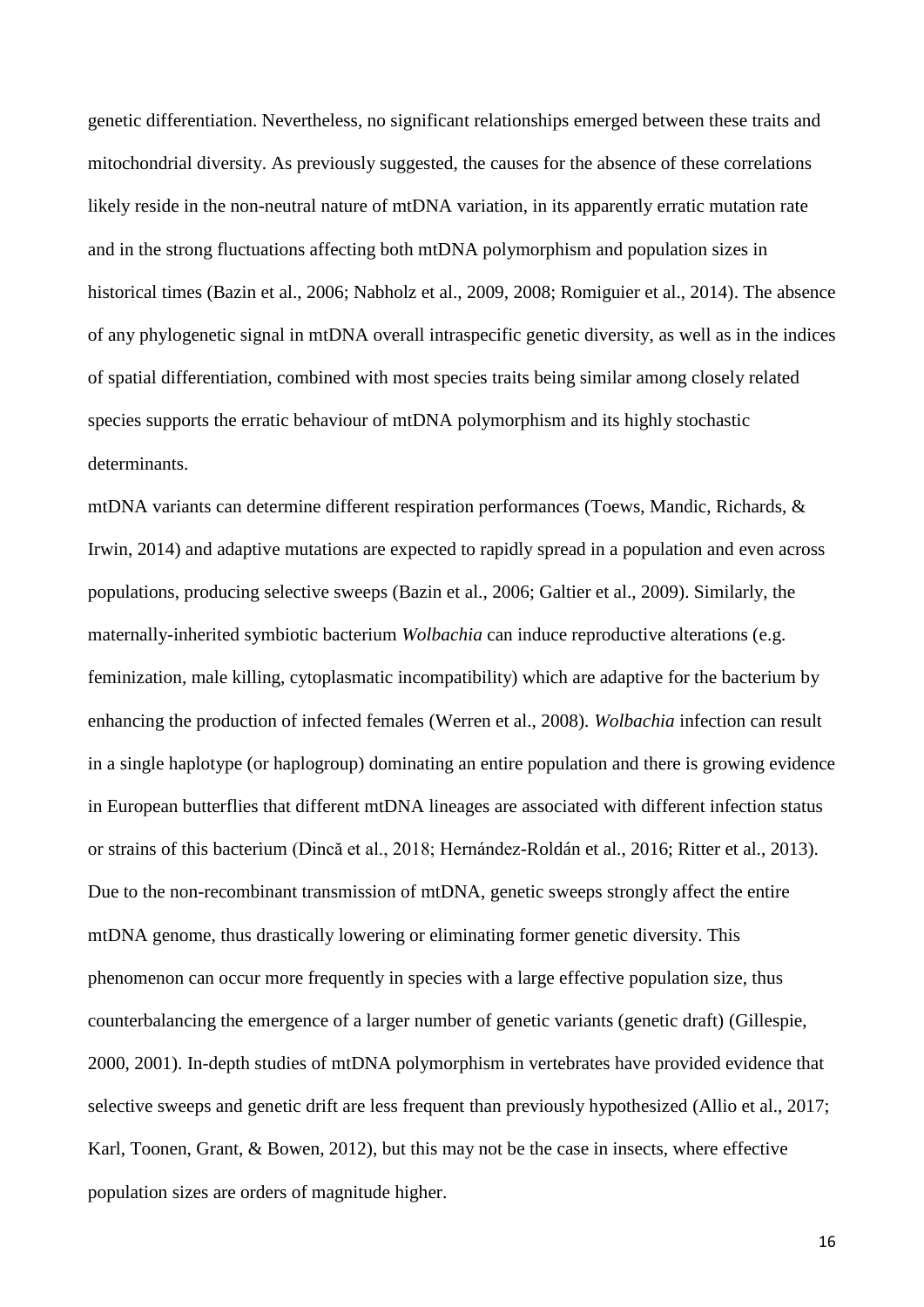In addition, demographic stochasticity and historical changes in population size may be fundamental factors explaining the absence of a relationship between range size and mtDNA polymorphism in European butterflies. Nevertheless, due to the rarity of fossil data for butterflies, ranges and population sizes can only be calculated in the contemporary climatic conditions, which represent a warm interglacial period after a series of longer cold periods (Augustin et al., 2004). Given the rapidity with which butterflies can shift their distribution tracking suitable climatic conditions with recent climate change (Devictor et al., 2012), it can be expected that most species now having restricted distribution on mountains were more widely distributed during cold periods of the Pleistocene, while many warm loving species were much more restricted to southern refugia, thus making contemporary population size uncorrelated with current mtDNA polymorphism (Nabholz et al., 2009). The fact that species now occurring in Mediterranean areas, which had likely been restricted to isolated southern refugia during the longer cold periods, showed a trend for higher mtDNA polymorphism could support this hypothesis. Finally, traits may not be fixed in time, but only their current states are known, and analyses using current traits may thus not fully reveal the historical relationships between mtDNA diversification and traits.

## *Prediction 2. Population differentiation and species traits*

Although the genetic variation of mtDNA can be wiped out by selective sweeps or mixed among populations after dispersal events in highly mobile taxa, most species show strong genetic structuring among more or less isolated populations, strongly supporting the use of mtDNA as a marker in phylogeography (Avise, 2000, 2009). Indeed, in case such events lead to the elimination of genetic differentiation, a spatial structure can be re-established in a relatively short time by the emergence of new haplotypes and lineages or by population dynamics such as gene surfing (Waters, 2011). For example, a number of butterfly populations inhabiting Mediterranean islands that were connected to the mainland until the end of the last glacial period (about 15ka) show highly diverged mtDNA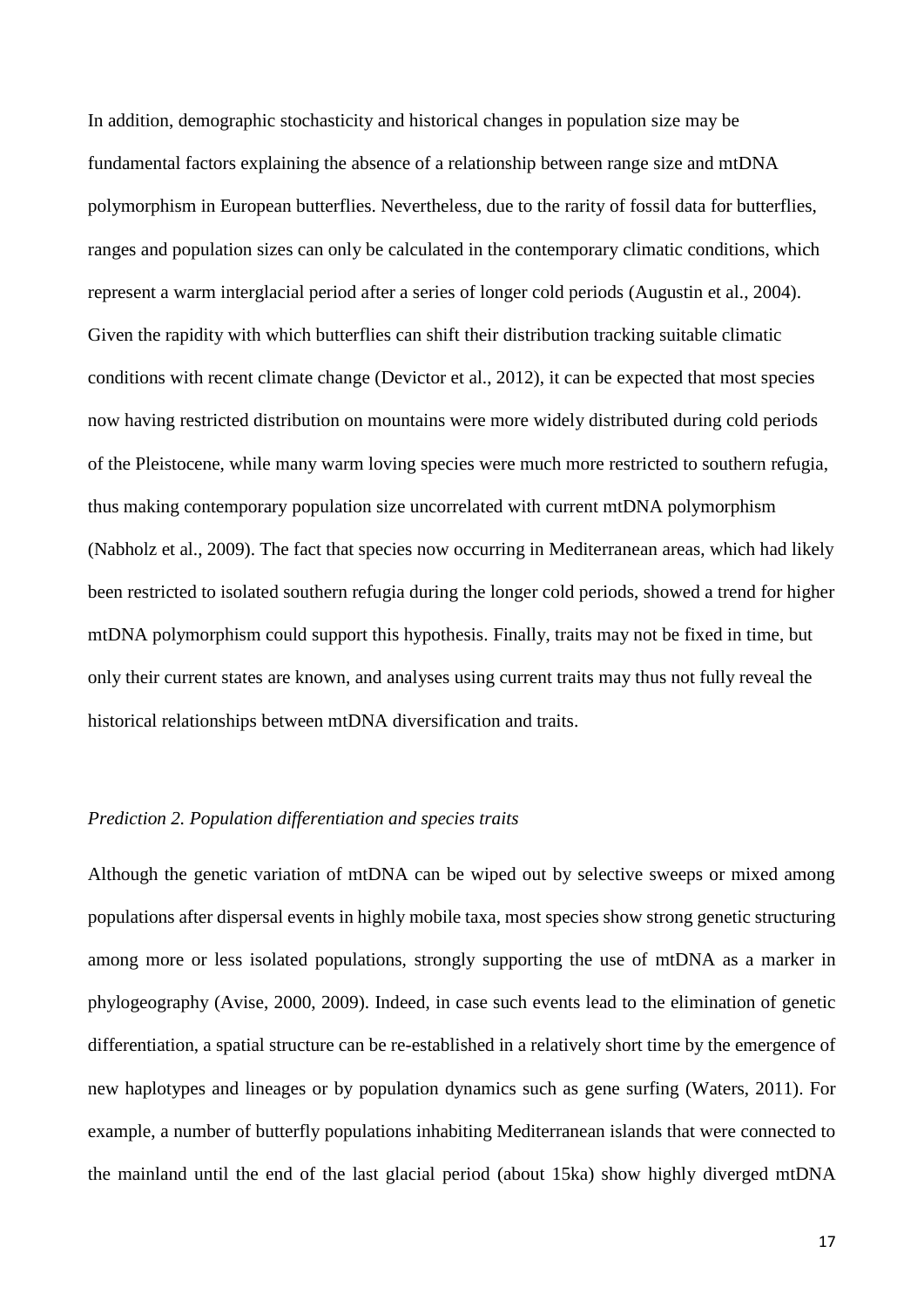compared to populations inhabiting the mainland (Dapporto et al., 2017). This might be due to the recent occurrence of selective sweeps or shifts of lineages along the mainland (Mallet, 2010; Moritz et al., 2009), which have not yet reached insular populations due to sea barriers (Dapporto et al., 2017; Livraghi et al., 2018). These mechanisms could maintain spatially structured populations even if their overall degree of divergence strongly changes in time. In this case, we can expect that populations separated by the same semi-permeable barriers (mountain chains and relatively narrow sea channels) do not show homogeneous divergence times. This is a recurrent finding in comparative phylogeography as found e.g. in butterflies of the Tuscan Archipelago, Sardinia and Corsica (Dapporto et al., 2017), in Neotropical birds (Burney & Brumfield, 2009) and in many Australian taxa (Moritz et al., 2009).

When the spatial information is added to genetic differentiation, correlations between mtDNA differentiation and species traits emerged. Dst and D are still largely dependent on overall diversification being measured in terms of percentage divergence (Nei, 1987; Whitlock, 2011). The variation in these indices was significantly explained by phenology traits, with species characterized by a longer flight period and a higher number of generations showing a lower population differentiation. This is a highly expected result for butterflies, since the winged adults are the dispersive stage. Accordingly, species showing a shorter flight period have lower possibilities to cross physical barriers (Dapporto & Dennis, 2009), resulting in higher probabilities to diverge in allopatry, with longer times required to attain secondary sympatry among lineages and in a slower propagation of genetic sweeps.

Contrary to Dst and D, Gst and G'st are pure numbers that can reach the maximum value of one even if a single mtDNA substitution is completely segregated among populations. Compared to D and Dst, Gst and G'st showed a significant correlation with a higher number of species traits. Smaller species, species exploiting less genera of food plants, and species with a larger range size showed a significantly higher COI genetic spatial structure – and species with a shorter flight period also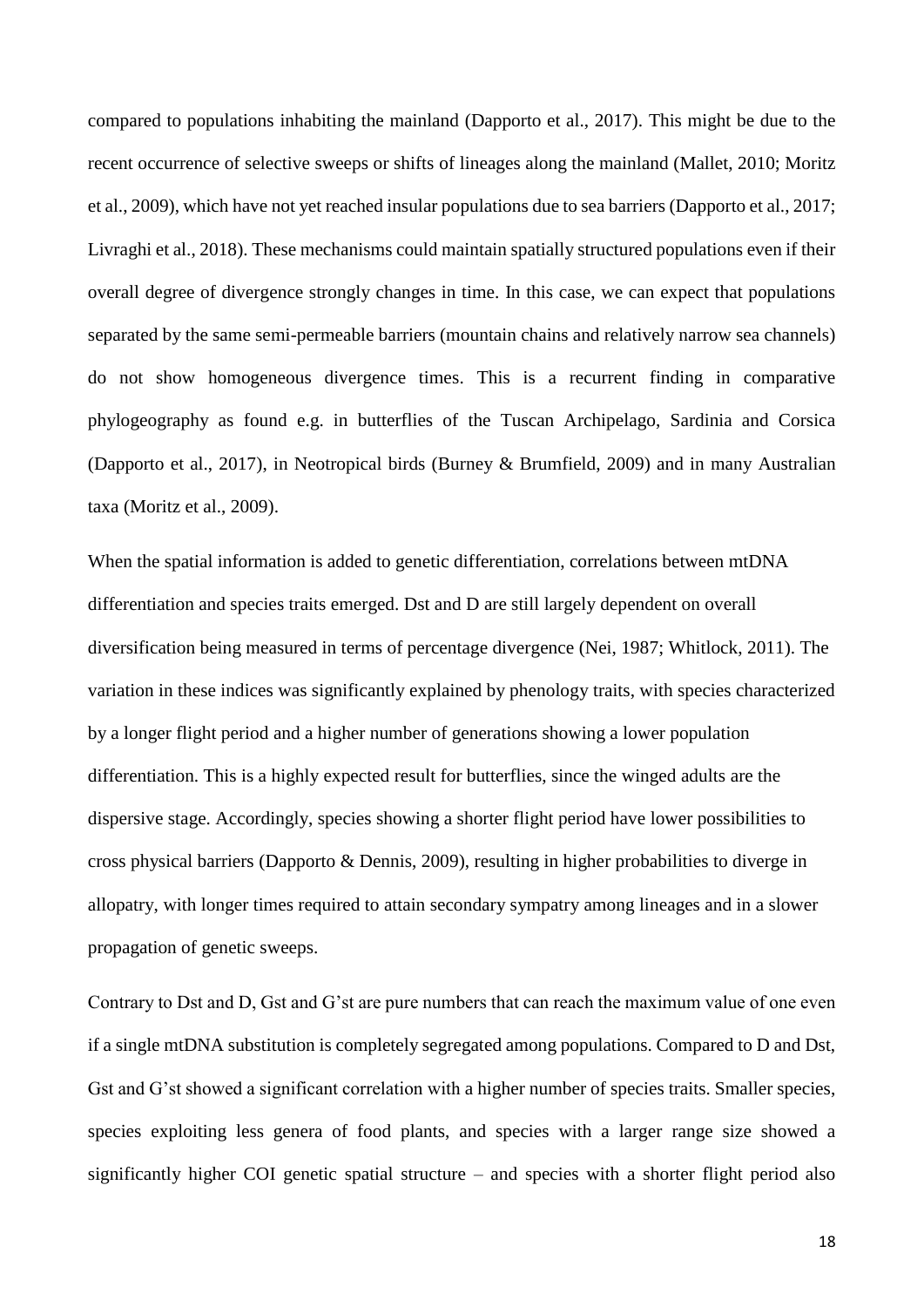showed a strong trend in the same direction. Range size is expected to correlate with genetic spatial structure since species with a larger range are expected to have more possibilities for divergence as barriers to gene flow can occur within their distribution and to thus comprise different lineages. In turn, wingspan is a well-known correlate of dispersal capability in butterflies (Dennis, Hardy, & Dapporto, 2012; Sekar, 2012). It has been found to correlate with genetic divergence and occupancy in different insular populations of European butterflies (Dennis et al., 2012). Similarly, exploiting a limited range of host plants (specialism) may mean that resources are not generally widespread and thus dispersal is limited, promoting population segregation (Dennis et al., 2012).

This is in line with results obtained in comparative studies on birds, where tendency to secondary sympatry was positively correlated with a characteristic of wing morphology determining dispersal capabilities (Pigot & Tobias, 2014) and genetic differentiations across south American barriers correlated with life history traits (Burney & Brumfield, 2009). It must be noted that although traits had a significant effect on Dst and Gst and most traits show a clear phylogenetic association, there is no phylogenetic signal in any index we measured, as was found in birds (Burney & Brumfield, 2009). This could be because erratic mutation rate and genetic sweeps can produce strong contrasts between closely related taxa even when the processes generating and maintaining genetic structure are facilitated by species traits (Allio et al., 2017; Nabholz et al., 2009).

# *Prediction 3. Zoogeographic region with intraspecific differentiation*

To the best of our knowledge, we here present the first zoogeographic regionalization at the subcontinental level based on intraspecific genetic diversification. Zoogeographic regions have been assessed so far by comparing faunistic communities, i.e. they were based on species distribution/occurrence differences (Holt et al., 2013). However, it is expected that a zoogeographic assessment based on averaging intraspecific population differentiation among hundreds of species should i) reflect the main physical barriers and paleogeographic history of the study area; and ii)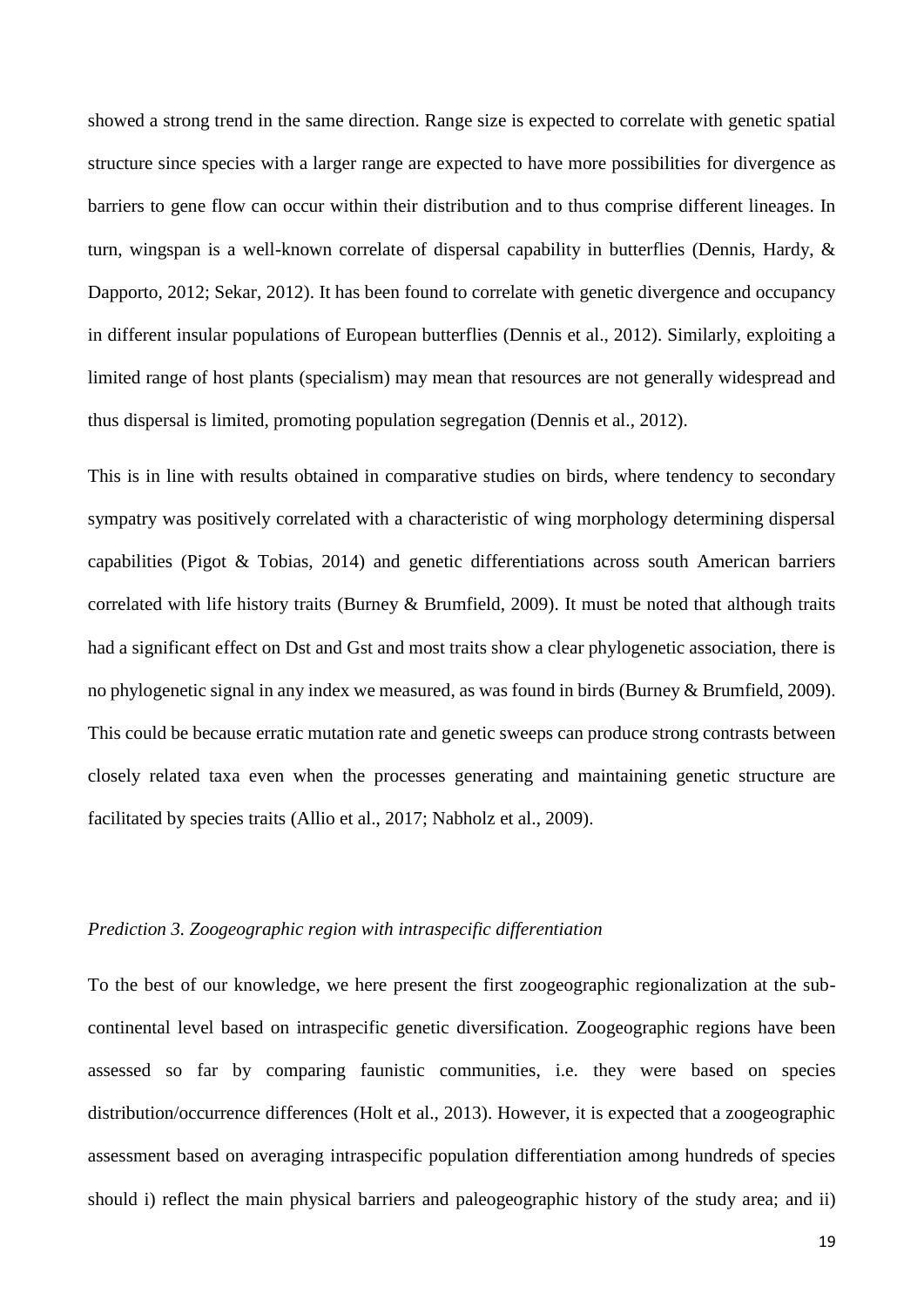correlate with a zoogeographic regionalization based on species composition, because the barriers separating species distributions are also expected to limit gene flow.

During the long Quaternary cold periods, most of the current European species were likely limited to the southern regions of the continent, represented by three peninsulas (Iberia, Italy, Balkans) and by several Mediterranean islands (Hewitt, 2000). Accordingly, the existence of different lineages of butterflies in these areas with narrow suture zones at the physical barriers among them (Alps, Pyrenees and sea channels) represents a pervasive pattern in European phylogeography (Bowen et al., 2016; Hewitt, 2000; Schmitt, 2007). According to this paradigm, we found evidence for six different zoogeographic regions that largely agree with the hypothesis of divergence in different Pleistocene refugia.

A similar regionalization was obtained by comparing butterfly communities in the same area (Dapporto, Fattorini, Vodă, Dincă, & Vila, 2014). The main difference between the assessment at community and intraspecific differentiation level refers to Sardinia, Corsica and the Balearic islands. These differences are rooted in the fundamental differences of the two assessments. In the analysis at the community level, the considerable number of endemic species from Sardinia and Corsica determined a high contrast and resulted in a highly distinct group; the Balearics without any endemic butterfly species, appeared very similar to Iberia (Dapporto et al., 2014). In the assessment of genetic diversity, the Sardo-Corsican endemics can only generate contrasts between Sardinia and Corsica (and Tuscan Islands) when they show distinct populations between these areas, as is often the case (Dapporto et al., 2014). Most of the pattern obtained with intraspecific genetic variation is instead encompassed by widespread species responsible for determining similarity/dissimilarity patterns among islands and mainland. Previous studies on butterflies showed that in many cases Sardinia and Corsica differ in their populations: those populations from Corsica and Tuscan Islands mostly resemble those occurring in the Alps and the Pyrenees, whilst populations from Sardinia are often similar to those occurring in Iberia and the Balearics (e.g. *Callophrys rubi*, *Maniola jurtina*, *Pararge*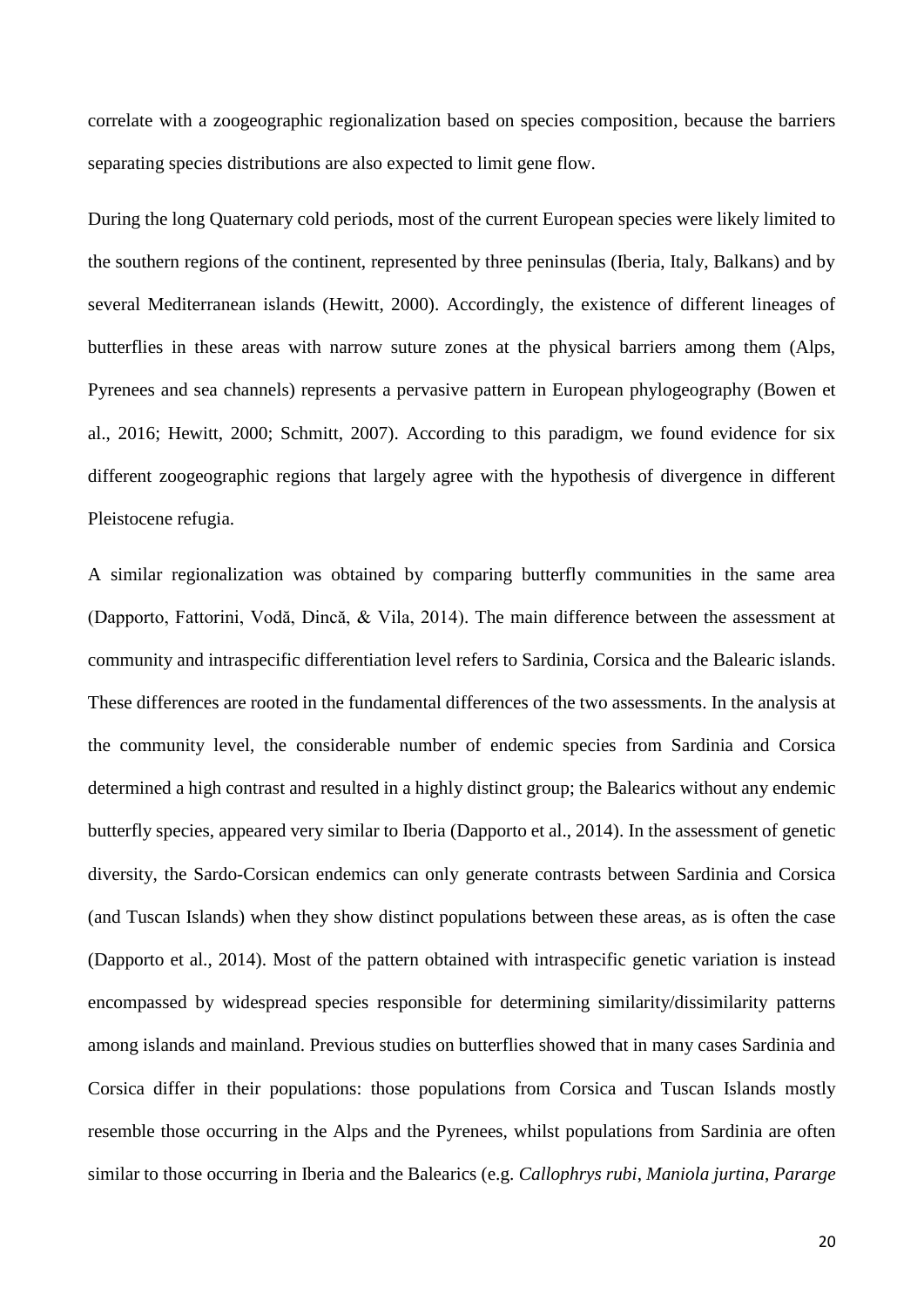*aegeria*, *Coenonympha pamphilus*) (Dapporto et al., 2017; Dincă et al., 2015; Livraghi et al., 2018). The analysis of intraspecific genetic divergence captured this main pattern, the determinants of which are still largely unexplained. The existence of distinct lineages from Iberia, Sicily and the Italian Peninsula is a very common pattern in butterfly phylogeography, while the diversification in the regions of the Alps and the Pyrenees is mainly determined by a different admixture of lineages (Dincă et al., 2018, 2015; Hernández-Roldán et al., 2016; Schmitt, 2007).

#### **Conclusion**

Among the challenges imposed by the current and accelerating biodiversity loss (Dirzo et al., 2014), understanding the dynamics of biodiversity is critical for predicting future scenarios and undertaking effective conservation measures (Hoffmann et al., 2015; Joly et al., 2014; Pacifici et al., 2015). This endeavour requires cheap, fast and reliable approaches to map and track changes of biological diversity over spatial and temporal scales, as well as linking them with species functional traits (Joly et al., 2014; Kress et al., 2015; Pacifici et al., 2015; Stein, Martinez, Stiles, Miller, & Zakharov, 2014). In the last decades, mitochondrial DNA has become increasingly prominent in biodiversity research, notably for phylogenetics, phylogeography and in the study of divergence processes (Avise, 2009; Burney & Brumfield, 2009; Cameron, 2014; Dincă et al., 2015; Galtier et al., 2009; Hernández-Roldán et al., 2016; Joly et al., 2014; Kress et al., 2015).

Nevertheless, the validity of many of the claimed advantages of using mtDNA as a marker in molecular ecology has been questioned in the last decade (Galtier et al., 2009; Stein et al., 2014). In fact, the assumption of neutrality of mtDNA has been weak and, in addition, mtDNA variation is not necessarily representative of genomic variation, as it is subjected to different determinants and inheritance mechanisms. We provide evidence that mtDNA spatial differentiation has a deterministic fingerprint, being correlated with species traits known to determine the dispersal capability and colonization ability of butterflies (Dennis et al., 2012). Thus, we argue that mtDNA should be still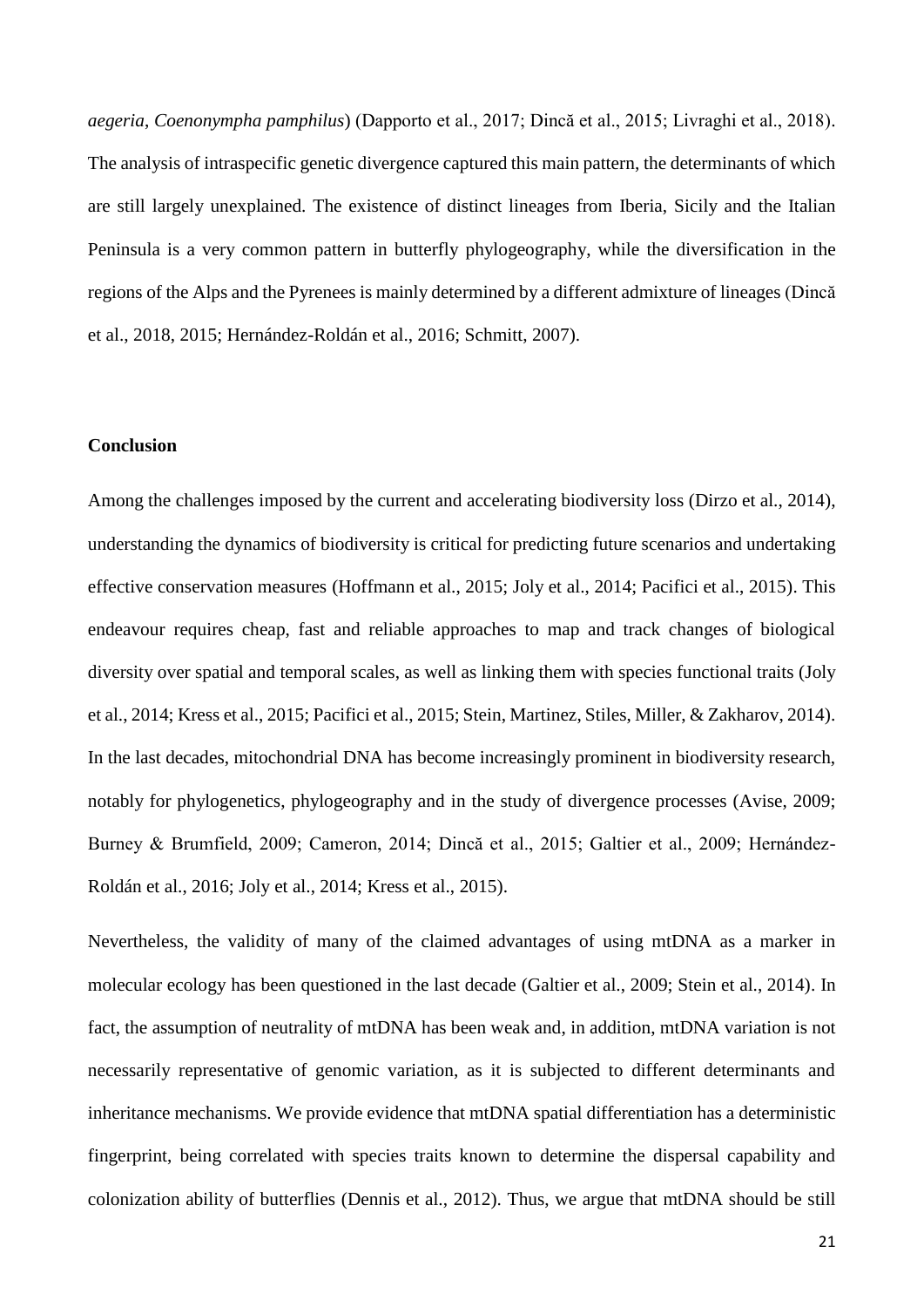considered as a fundamental marker for the understanding of ecological and evolutionary processes (such as demographic changes and dispersal patterns) that affect the historical and contemporary spatial ecology of species (or at least of their female populations). Moreover, the fall of the neutrality assumption for mtDNA implies the importance of mtDNA variation in influencing functional traits. Recent evidence proved that these mitochondrial-derived traits are involved, among others, in local adaptation to climatic conditions (Toews et al., 2014). Under this perspective, the strong variation in mtDNA sequences among populations and the relatively fast shifts in their distributions demonstrated by direct and indirect evidence, indicate that spatial mtDNA variation represents a source of differential adaptive optima, which can sweep across populations and preserve species in a rapidly changing environment (de Lafontaine, Napier, Petit, & Hu, 2018). The macroscopic consequence is the preservation of species diversity and of the related ecosystem functioning. In this vein, information about mtDNA variation has been recommended to be taken into consideration in conservation plans and reintroductions of butterflies (Dincă et al., 2018). The results and the extensive datasets provided here can constitute a basis to produce genetically informed conservation plans for a highly charismatic group in a continent where flying insects have been proven to be under incessant decline (Hallmann et al., 2017).

## **Acknowledgements**

Funding for this research came from the Spanish MINECO and AEI/FEDER, UE (CGL2013-48277- P and CGL2016-76322-P to RVi), Marie Skłodowska-Curie Train2Move to RVo (grant 609402- 2020), Marie Sklodowska-Curie IOF grant (project 625997) to VD, Marie Sklodowska-Curie Action, (grant 706208 SocParPhenoEvol) to AC and from the project "Barcoding-Italian-Butterflies". We thank many colleagues that collaborated in field collections and those who have generated the genetic data mined from BOLD and GenBank.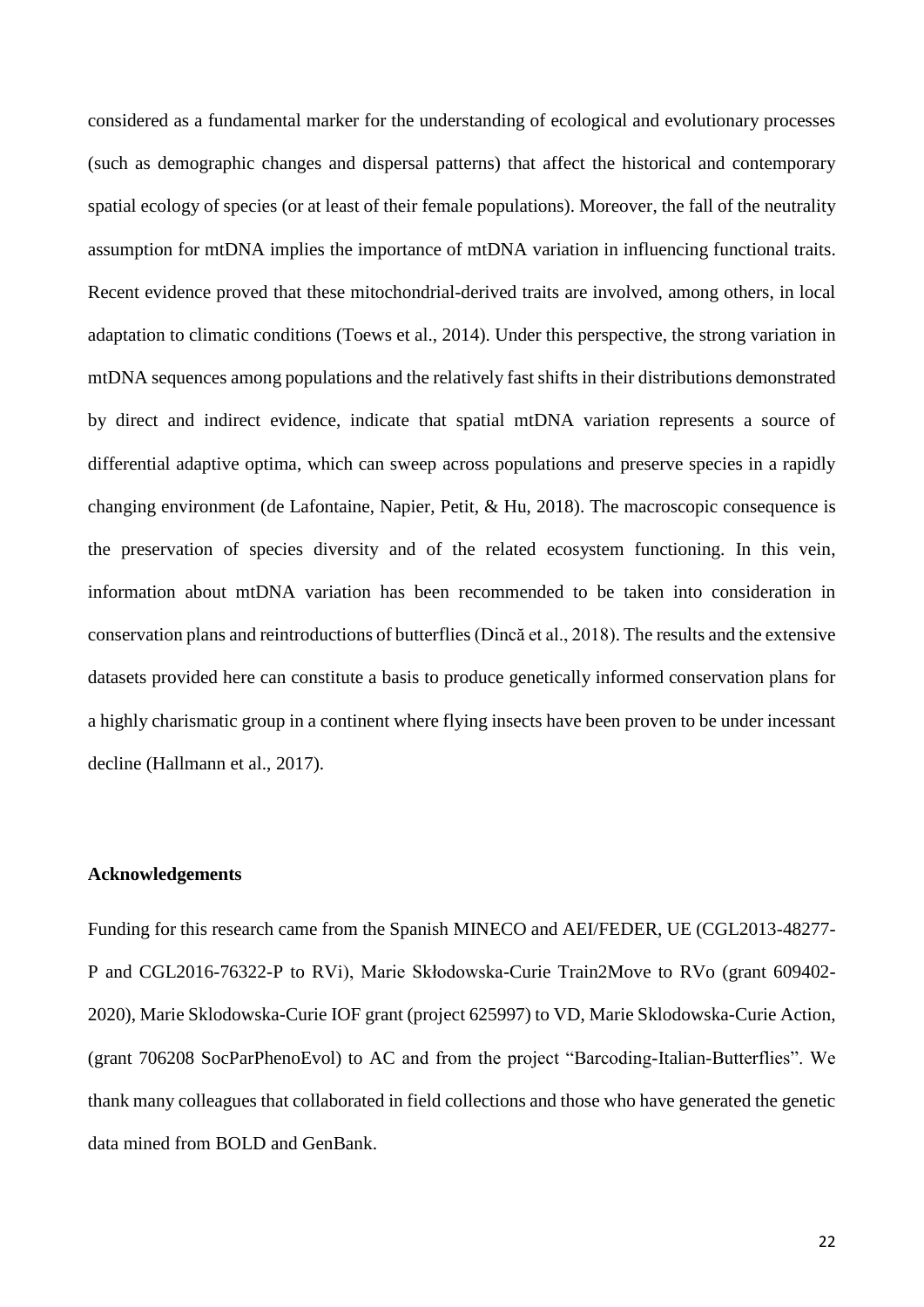- Allio, R., Donega, S., Galtier, N., & Nabholz, B. (2017). Large variation in the ratio of mitochondrial to nuclear mutation rate across animals: implications for genetic diversity and the use of mitochondrial DNA as a molecular marker. *Molecular Biology and Evolution*, *34*(11), 2762–2772.
- Augustin, L., Barbante, C., Barnes, P. R., Barnola, J. M., Bigler, M., Castellano, E., … Delmonte, B. (2004). Eight glacial cycles from an Antarctic ice core. *Nature*, *429*, 623–628.
- Avise, J. C. (2000). *Phylogeography: the history and formation of species*. Harvard university press.
- Avise, J. C. (2009). Phylogeography: retrospect and prospect. *Journal of Biogeography*, *36*(1), 3– 15.
- Avise, J. C., Arnold, J., Ball, R. M., Bermingham, E., Lamb, T., Neigel, J. E., … Saunders, N. C. (1987). Intraspecific phylogeography: the mitochondrial DNA bridge between population genetics and systematics. *Annual Review of Ecology and Systematics*, *18*(1), 489–522.
- Bazin, E., Glémin, S., & Galtier, N. (2006). Population size does not influence mitochondrial genetic diversity in animals. *Science*, *312*(5773), 570–572.
- Bowen, B. W., Gaither, M. R., DiBattista, J. D., Iacchei, M., Andrews, K. R., Grant, W. S., … Briggs, J. C. (2016). Comparative phylogeography of the ocean planet. *Proceedings of the National Academy of Sciences*, *113*(29), 7962–7969.
- Brändle, M., Öhlschläger, S., & Brandl, R. (2002). Range sizes in butterflies: correlation across scales. *Evolutionary Ecology Research*, *4*(7), 993–1004.
- Burney, C. W., & Brumfield, R. T. (2009). Ecology predicts levels of genetic differentiation in Neotropical birds. *The American Naturalist*, *174*(3), 358–368.
- Burnham, K., & Anderson, D. (2002). Model selection and multimodel inference New York. *NY: Springer*.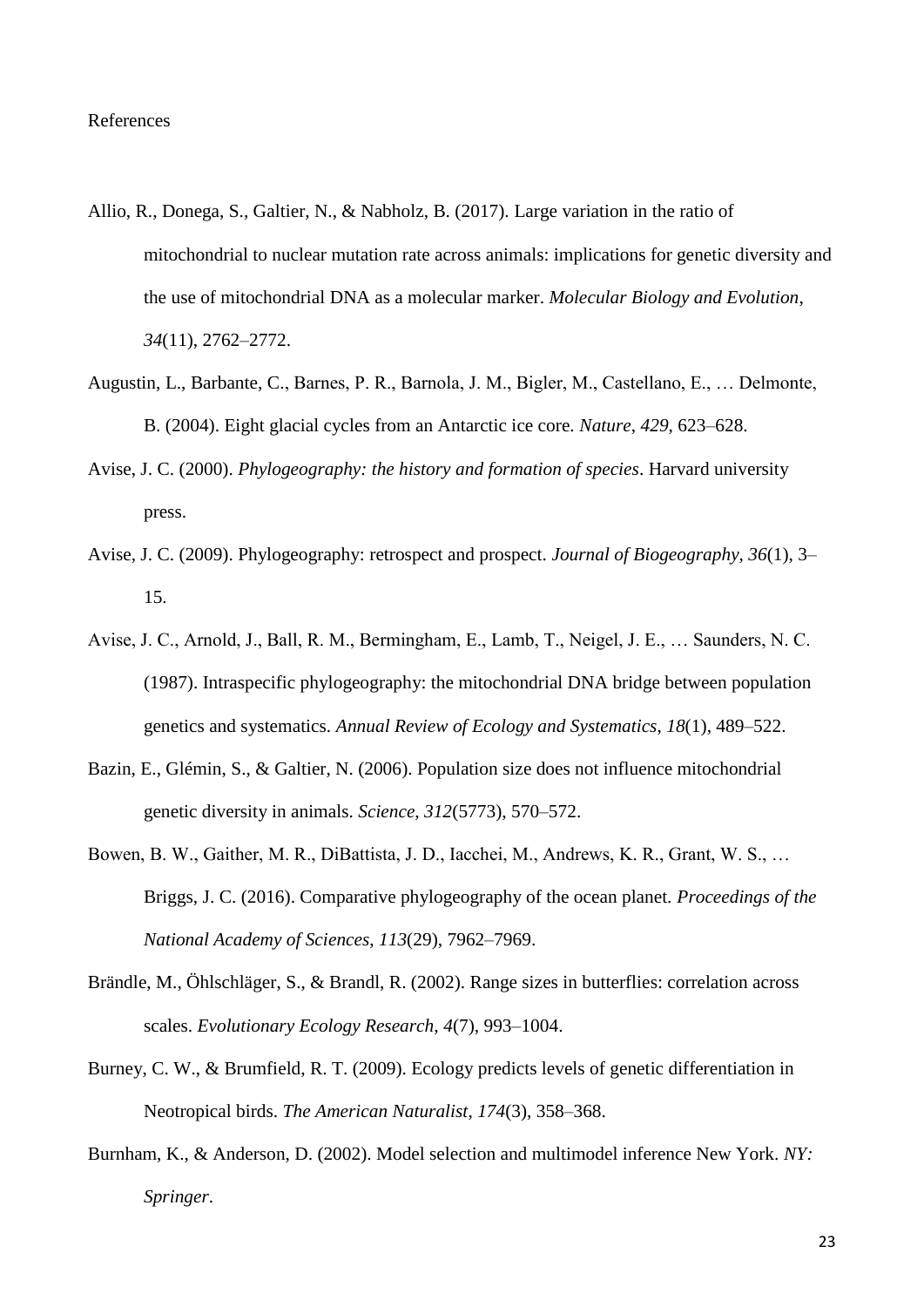Cameron, S. L. (2014). Insect mitochondrial genomics: implications for evolution and phylogeny. *Annual Review of Entomology*, *59*, 95–117.

Coyne, J. A., & Orr, H. A. (2004). *Speciation*. Sunderland, Mass: Sinauer Associates.

- Dapporto, L., Bruschini, C., Dincă, V., Vila, R., & Dennis, R. L. H. (2012). Identifying zones of phenetic compression in West Mediterranean butterflies (Satyrinae): refugia, invasion and hybridization: Phenetic 'compression' in Western Mediterranean. *Diversity and Distributions*, *18*(11), 1066–1076. doi: 10.1111/j.1472-4642.2012.00903.x
- Dapporto, L., Cini, A., Menchetti, M., Vodă, R., Bonelli, S., Casacci, L. P., … Vila, R. (2017). Rise and fall of island butterfly diversity: Understanding genetic differentiation and extinction in a highly diverse archipelago. *Diversity and Distributions*, *23*(10), 1169–1181. doi: 10.1111/ddi.12610
- Dapporto, L., & Dennis, R. L. H. (2009). Conservation biogeography of large Mediterranean islands. Butterfly impoverishment, conservation priorities and inferences for an ecologica "island paradigm." *Ecography*, *32*(1), 169–179. doi: 10.1111/j.1600-0587.2008.05600.x
- Dapporto, L., Fattorini, S., Vodă, R., Dincă, V., & Vila, R. (2014). Biogeography of western Mediterranean butterflies: combining turnover and nestedness components of faunal dissimilarity. *Journal of Biogeography*, *41*(9), 1639–1650.
- Dapporto, L., Ramazzotti, M., Fattorini, S., Talavera, G., Vila, R., & Dennis, R. L. (2013). recluster: an unbiased clustering procedure for beta‐diversity turnover. *Ecography*, *36*(10), 1070–1075.
- Dawson, M. N. (2014). Natural experiments and meta-analyses in comparative phylogeography. *Journal of Biogeography*, *41*(1), 52–65.
- de Lafontaine, G., Napier, J. D., Petit, R. J., & Hu, F. S. (2018). Invoking adaptation to decipher the genetic legacy of past climate change. *Ecology*.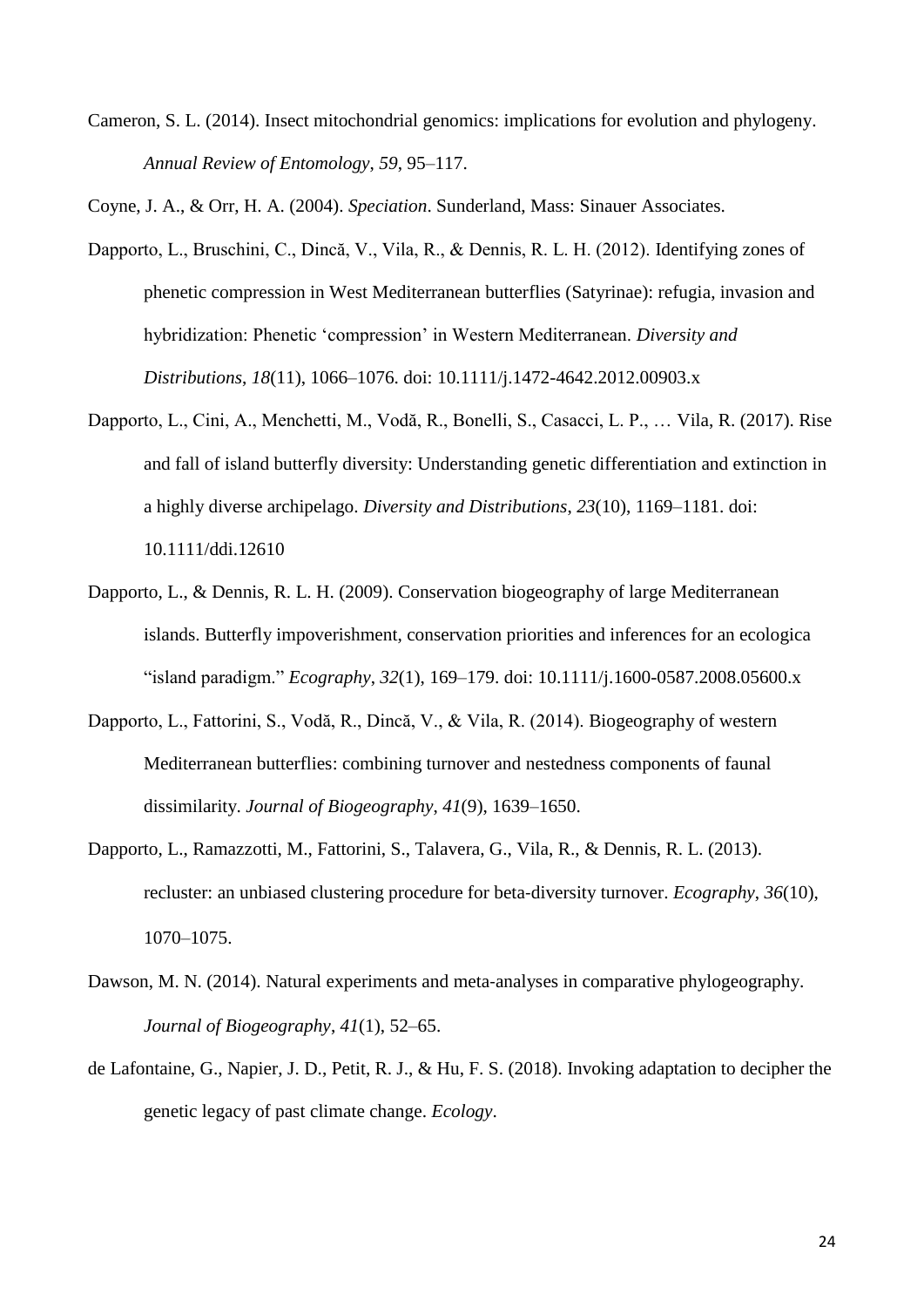- Dennis, R. L., Hardy, P. B., & Dapporto, L. (2012). Nestedness in island faunas: novel insights into island biogeography through butterfly community profiles of colonization ability and migration capacity. *Journal of Biogeography*, *39*(8), 1412–1426.
- Devictor, V., van Swaay, C., Brereton, T., Brotons, L., Chamberlain, D., Heliölä, J., … Jiguet, F. (2012). Differences in the climatic debts of birds and butterflies at a continental scale. *Nature Climate Change*, *2*(2), 121–124. doi: 10.1038/nclimate1347
- Dincă, V., Bálint, Z., Vodă, R., Dapporto, L., Hebert, P. D., & Vila, R. (2018). Use of genetic, climatic, and microbiological data to inform reintroduction of a regionally extinct butterfly. *Conservation Biology*.
- Dincă, V., Montagud, S., Talavera, G., Hernández-Roldán, J., Munguira, M. L., García-Barros, E., … Vila, R. (2015). DNA barcode reference library for Iberian butterflies enables a continental-scale preview of potential cryptic diversity. *Scientific Reports*, *5*. doi: 10.1038/srep12395
- Dincă, V., Zakharov, E. V., Hebert, P. D. N., & Vila, R. (2011). Complete DNA barcode reference library for a country's butterfly fauna reveals high performance for temperate Europe. *Proceedings of the Royal Society B: Biological Sciences*, *278*(1704), 347–355. doi: 10.1098/rspb.2010.1089
- Dirzo, R., Young, H. S., Galetti, M., Ceballos, G., Isaac, N. J., & Collen, B. (2014). Defaunation in the Anthropocene. *Science*, *345*(6195), 401–406.
- Espeland, M., Breinholt, J., Willmott, K. R., Warren, A. D., Vila, R., Toussaint, E. F., … Eastwood, R. (2018). A comprehensive and dated phylogenomic analysis of butterflies. *Current Biology*, *28*(5), 770–778.
- Fujisawa, T., Vogler, A. P., & Barraclough, T. G. (2015). Ecology has contrasting effects on genetic variation within species versus rates of molecular evolution across species in water beetles. *Proc. R. Soc. B*, *282*(1799), 20142476.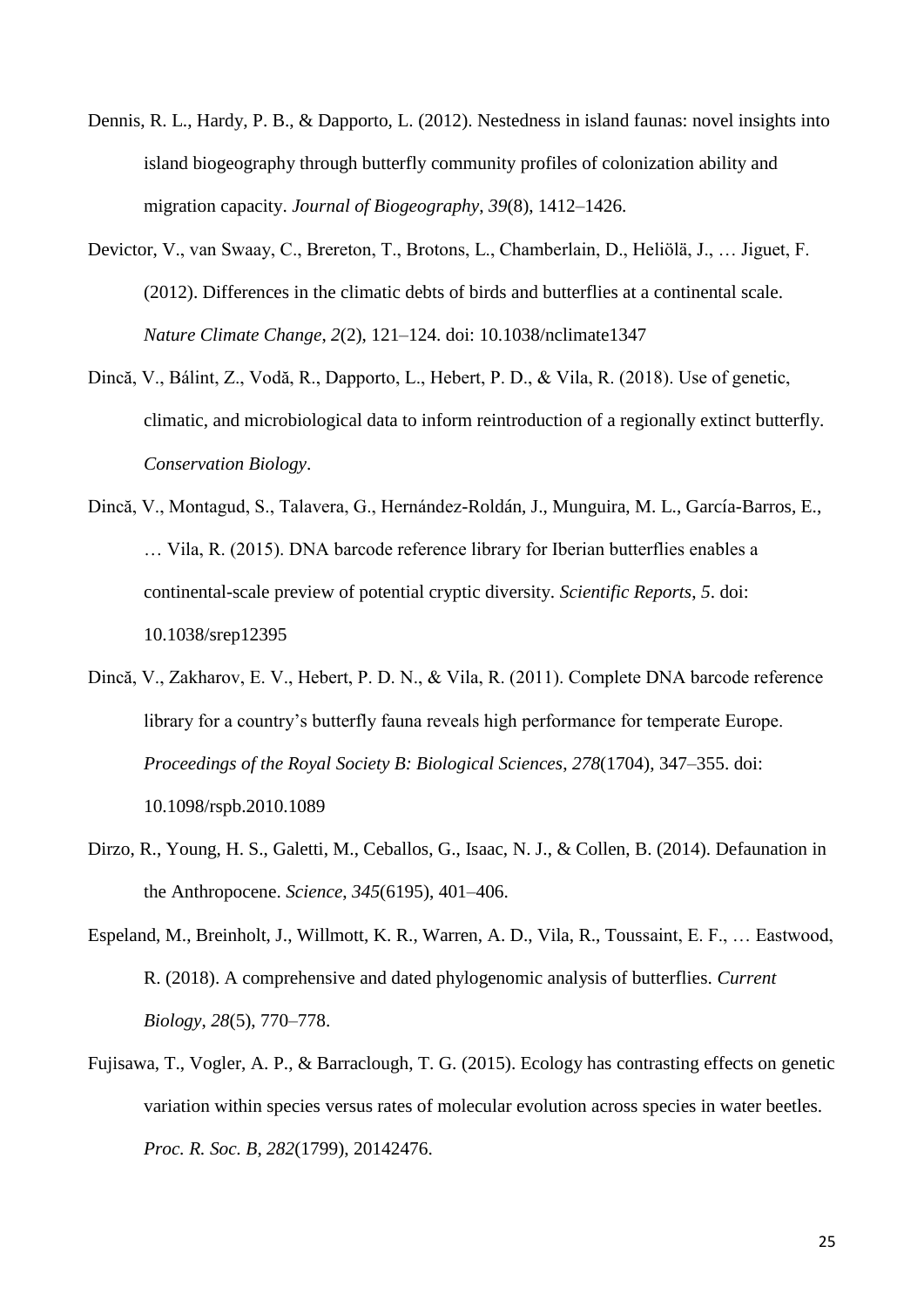- Galtier, N., Nabholz, B., GléMin, S., & Hurst, G. D. D. (2009). Mitochondrial DNA as a marker of molecular diversity: a reappraisal. *Molecular Ecology*, *18*(22), 4541–4550. doi: 10.1111/j.1365-294X.2009.04380.x
- Gillespie, J. H. (2000). Genetic drift in an infinite population: the pseudohitchhiking model. *Genetics*, *155*(2), 909–919.
- Gillespie, J. H. (2001). Is the population size of a species relevant to its evolution? *Evolution*, *55*(11), 2161–2169.
- Hall, T. A. (1999). *BioEdit: a user-friendly biological sequence alignment editor and analysis program for Windows 95/98/NT*. *41*, 95–98. [London]: Information Retrieval Ltd., c1979 c2000.
- Hallmann, C. A., Sorg, M., Jongejans, E., Siepel, H., Hofland, N., Schwan, H., … Hörren, T. (2017). More than 75 percent decline over 27 years in total flying insect biomass in protected areas. *PloS One*, *12*(10), e0185809.
- Hausmann, A., Haszprunar, G., Segerer, A. H., Speidel, W., Behounek, G., & Hebert, P. D. (2011). Now DNA-barcoded: the butterflies and larger moths of Germany. *Spixiana*, *34*(1), 47–58.
- Hebert, P. D. N., Cywinska, A., Ball, S. L., & deWaard, J. R. (2003). Biological identifications through DNA barcodes. *Proceedings of the Royal Society B: Biological Sciences*, *270*(1512), 313–321. doi: 10.1098/rspb.2002.2218
- Hernández-Roldán, J. L., Dapporto, L., Dincă, V., Vicente, J. C., Hornett, E. A., Šíchová, J., … Vila, R. (2016). Integrative analyses unveil speciation linked to host plant shift in *Spialia* butterflies. *Molecular Ecology*, *25*(17), 4267–4284. doi: 10.1111/mec.13756

Hewitt, G. (2000). The genetic legacy of the Quaternary ice ages. *Nature*, *405*(6789), 907.

Hewitt, G. M. (2004). Genetic consequences of climatic oscillations in the Quaternary. *Philosophical Transactions of the Royal Society of London B: Biological Sciences*, *359*(1442), 183–195.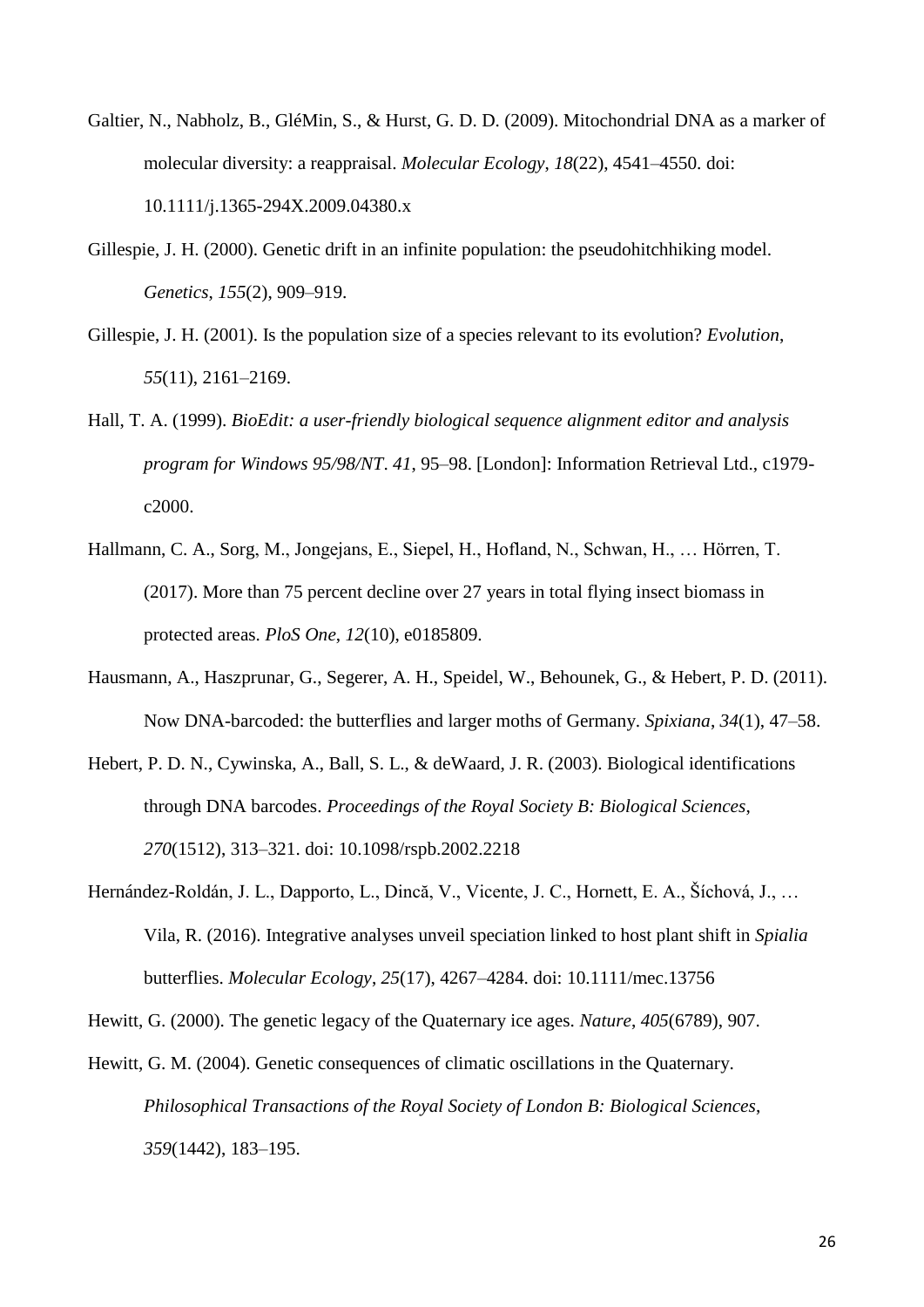- Higgins, L., & Riley, N. D. (1970). *Field Guide to the Butterflies of Britain and Europe*. London: Collins.
- Hoffmann, A., Griffin, P., Dillon, S., Catullo, R., Rane, R., Byrne, M., … Joseph, L. (2015). A framework for incorporating evolutionary genomics into biodiversity conservation and management. *Climate Change Responses*, *2*(1), 1.
- Holt, B. G., Lessard, J.-P., Borregaard, M. K., Fritz, S. A., Araújo, M. B., Dimitrov, D., … Jønsson, K. A. (2013). An update of Wallace's zoogeographic regions of the world. *Science*, *339*(6115), 74–78.
- Huemer, P., Mutanen, M., Sefc, K. M., & Hebert, P. D. (2014). Testing DNA barcode performance in 1000 species of European Lepidoptera: large geographic distances have small genetic impacts. *PLoS One*, *9*(12), e115774.
- Hughes, A. R., Inouye, B. D., Johnson, M. T., Underwood, N., & Vellend, M. (2008). Ecological consequences of genetic diversity. *Ecology Letters*, *11*(6), 609–623.
- Joly, S., Davies, T. J., Archambault, A., Bruneau, A., Derry, A., Kembel, S. W., … Wheeler, T. A. (2014). Ecology in the age of DNA barcoding: the resource, the promise and the challenges ahead. *Molecular Ecology Resources*, *14*(2), 221–232.
- Jost, L. (2008). GST and its relatives do not measure differentiation. *Molecular Ecology*, *17*(18), 4015–4026.
- Karl, S. A., Toonen, R., Grant, W., & Bowen, B. (2012). Common misconceptions in molecular ecology: echoes of the modern synthesis. *Molecular Ecology*, *21*(17), 4171–4189.
- Kress, W. J., García-Robledo, C., Uriarte, M., & Erickson, D. L. (2015). DNA barcodes for ecology, evolution, and conservation. *Trends in Ecology & Evolution*, *30*(1), 25–35. doi: 10.1016/j.tree.2014.10.008
- Leffler, E. M., Bullaughey, K., Matute, D. R., Meyer, W. K., Segurel, L., Venkat, A., … Przeworski, M. (2012). Revisiting an old riddle: what determines genetic diversity levels within species? *PLoS Biology*, *10*(9), e1001388.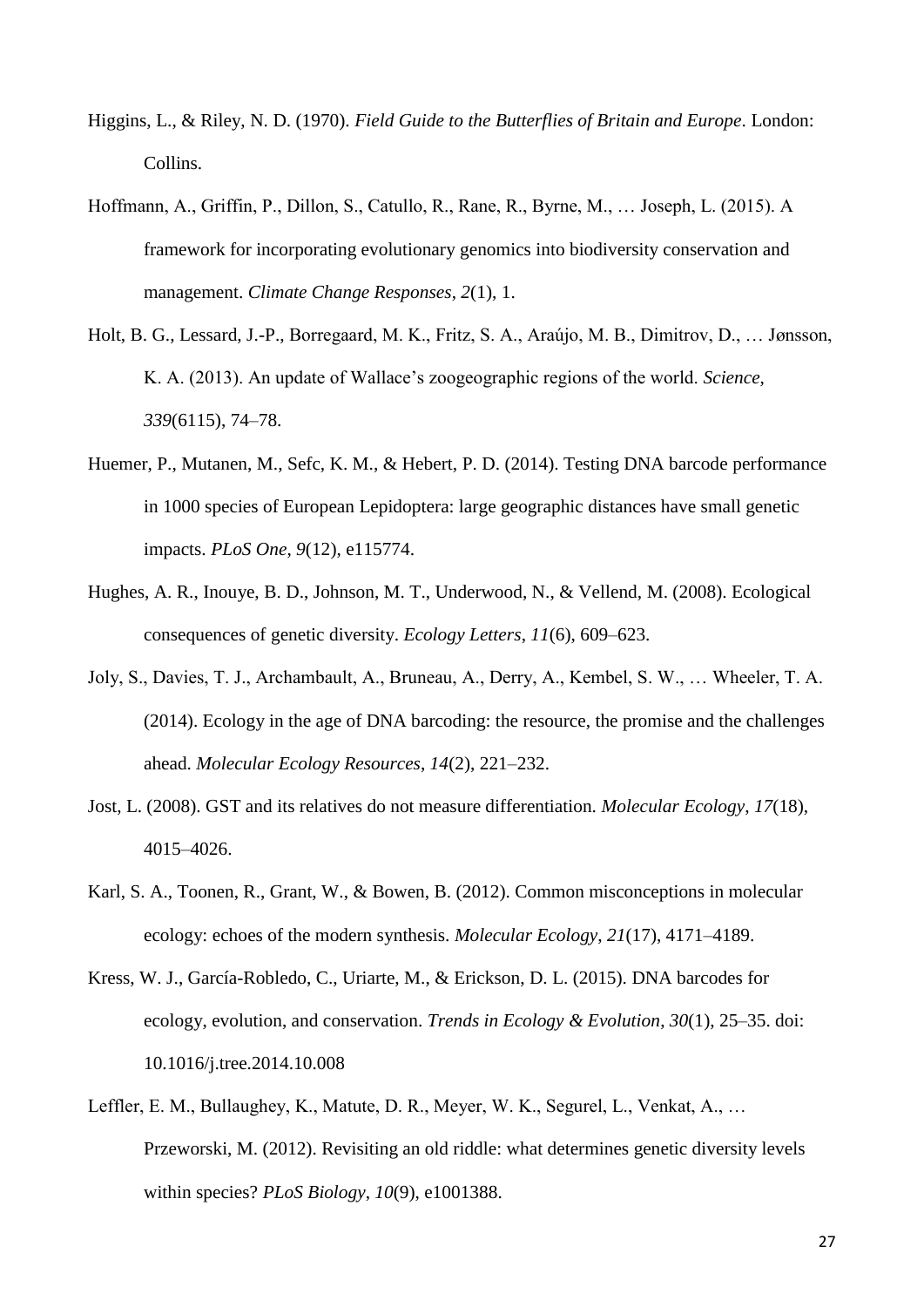- Lewontin, R. C. (1974). *The genetic basis of evolutionary change* (Vol. 560). Columbia University Press New York.
- Livraghi, L., Vodă, R., Evans, L. C., Gibbs, M., Dincă, V., Holland, P. W., … Breuker, C. J. (2018). Historical and current patterns of gene flow in the butterfly Pararge aegeria. *Journal of Biogeography*.
- Mallet, J. (2010). Shift happens! Shifting balance and the evolution of diversity in warning colour and mimicry. *Ecological Entomology*, *35*(s1), 90–104.
- Meirmans, P. G., & Hedrick, P. W. (2011). Assessing population structure: FST and related measures: Invited Technical Reviwe. *Molecular Ecology Resources*, *11*(1), 5–18. doi: 10.1111/j.1755-0998.2010.02927.x
- Middleton-Welling, J., Wade, R. A., Dennis, R. L. H., Dapporto, L., & Shreeve, T. G. (2018). Optimising trait and source selection for explaining occurrence and abundance changes: A case study using British butterflies. *Functional Ecology*. doi: 10.1111/1365-2435.13082
- Moretti, M., Dias, A. T. C., de Bello, F., Altermatt, F., Chown, S. L., Azcárate, F. M., … Berg, M. P. (2017). Handbook of protocols for standardized measurement of terrestrial invertebrate functional traits. *Functional Ecology*, *31*(3), 558–567. doi: 10.1111/1365-2435.12776
- Moritz, C., Hoskin, C. J., MacKenzie, J. B., Phillips, B. L., Tonione, M., Silva, N., … Graham, C. H. (2009). Identification and dynamics of a cryptic suture zone in tropical rainforest. *Proceedings of the Royal Society of London B: Biological Sciences*, rspb. 2008.1622.
- Nabholz, B., Glémin, S., & Galtier, N. (2009). The erratic mitochondrial clock: variations of mutation rate, not population size, affect mtDNA diversity across birds and mammals. *BMC Evolutionary Biology*, *9*(1), 54.
- Nabholz, B., Mauffrey, J.-F., Bazin, E., Galtier, N., & Glemin, S. (2008). Determination of mitochondrial genetic diversity in mammals. *Genetics*, *178*(1), 351–361.

Nei, M. (1987). *Molecular evolutionary genetics*. Columbia University Press.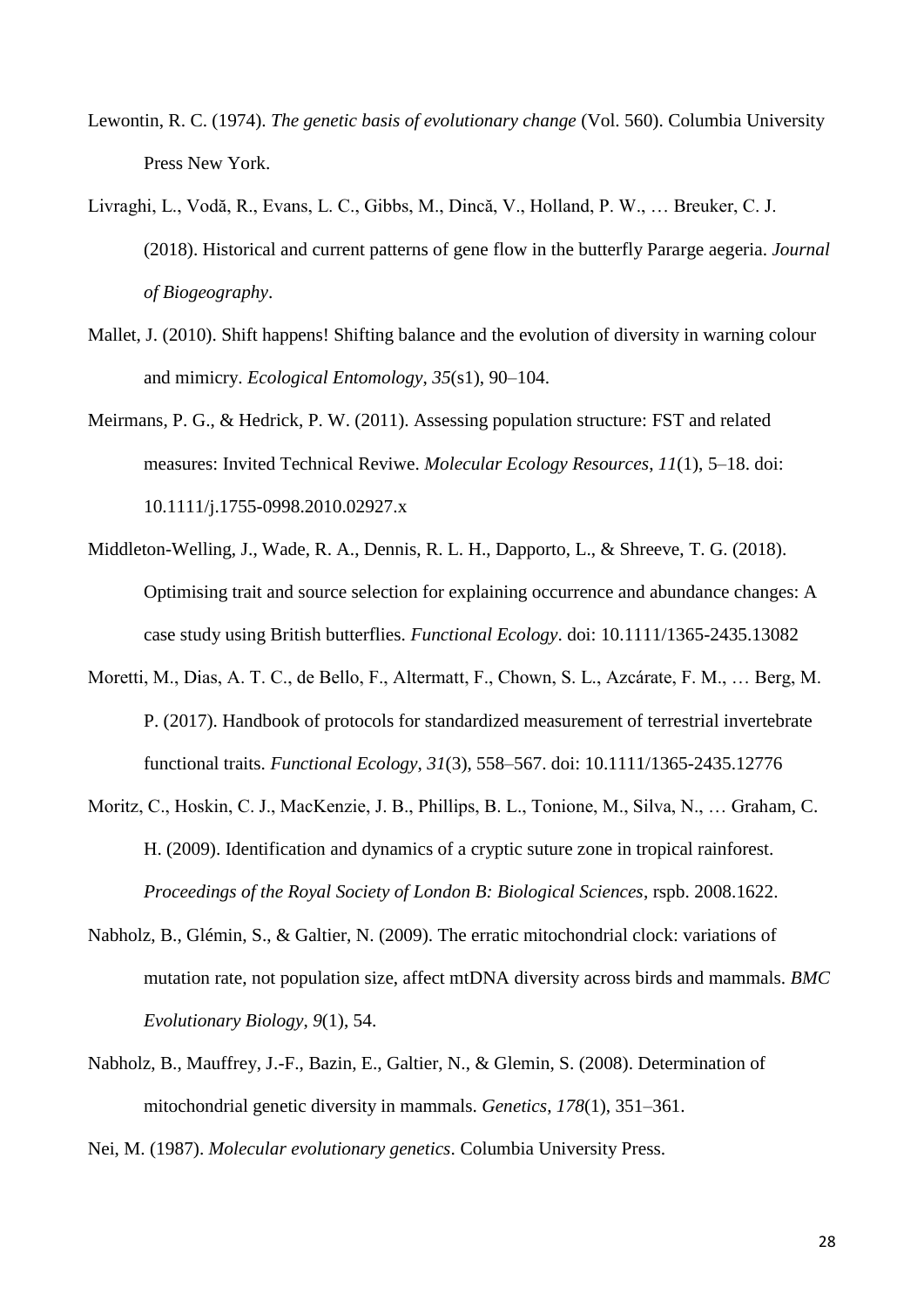- Pacifici, M., Foden, W. B., Visconti, P., Watson, J. E., Butchart, S. H., Kovacs, K. M., … Akcakaya, H. R. (2015). Assessing species vulnerability to climate change. *Nature Climate Change*, *5*(3), 215.
- Papadopoulou, A., & Knowles, L. L. (2016). Toward a paradigm shift in comparative phylogeography driven by trait-based hypotheses. *Proceedings of the National Academy of Sciences*, *113*(29), 8018–8024.
- Pentinsaari, M., Salmela, H., Mutanen, M., & Roslin, T. (2016). Molecular evolution of a widelyadopted taxonomic marker (COI) across the animal tree of life. *Scientific Reports*, *6*, 35275.
- Pigot, A. L., & Tobias, J. A. (2014). Dispersal and the transition to sympatry in vertebrates. *Proceedings of the Royal Society B: Biological Sciences*, *282*(1799), 20141929–20141929. doi: 10.1098/rspb.2014.1929
- Ratnasingham, S., & Hebert, P. D. (2007). BOLD: The Barcode of Life Data System (http://www. barcodinglife. org). *Molecular Ecology Resources*, *7*(3), 355–364.
- Ritter, S., Michalski, S. G., Settele, J., Wiemers, M., Fric, Z. F., Sielezniew, M., … Durka, W. (2013). Wolbachia infections mimic cryptic speciation in two parasitic butterfly species, Phengaris teleius and P. nausithous (Lepidoptera: Lycaenidae). *PLoS One*, *8*(11), e78107.
- Romiguier, J., Gayral, P., Ballenghien, M., Bernard, A., Cahais, V., Chenuil, A., … Faivre, N. (2014). Comparative population genomics in animals uncovers the determinants of genetic diversity. *Nature*, *515*(7526), 261.
- Schmitt, T. (2007). Molecular biogeography of Europe: Pleistocene cycles and postglacial trends. *Frontiers in Zoology*, *4*(1), 11.
- Schweiger, O., Harpke, A., Wiemers, M., & Settele, J. (2014). CLIMBER: Climatic niche characteristics of the butterflies in Europe. *ZooKeys*, *367*, 65–84. doi: 10.3897/zookeys.367.6185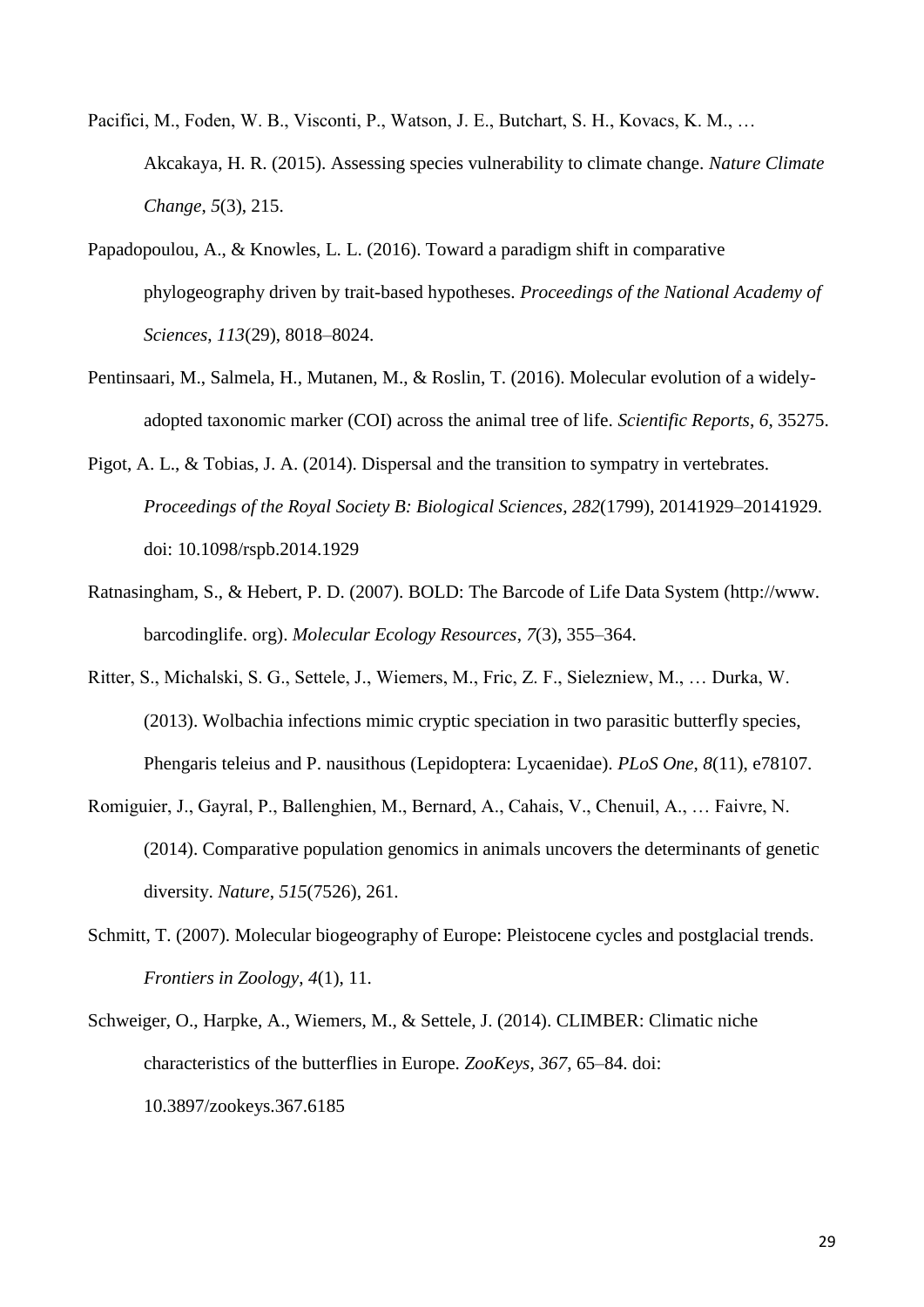- Sekar, S. (2012). A meta-analysis of the traits affecting dispersal ability in butterflies: can wingspan be used as a proxy?: Factors affecting dispersal ability in butterflies. *Journal of Animal Ecology*, *81*(1), 174–184. doi: 10.1111/j.1365-2656.2011.01909.x
- Smith, M. A., Bertrand, C., Crosby, K., Eveleigh, E. S., Fernandez-Triana, J., Fisher, B. L., … Hind, K. (2012). Wolbachia and DNA barcoding insects: patterns, potential, and problems. *PloS One*, *7*(5), e36514.
- Stein, E. D., Martinez, M. C., Stiles, S., Miller, P. E., & Zakharov, E. V. (2014). Is DNA barcoding actually cheaper and faster than traditional morphological methods: results from a survey of freshwater bioassessment efforts in the United States? *PloS One*, *9*(4), e95525.
- Toews, D. P., Mandic, M., Richards, J. G., & Irwin, D. E. (2014). Migration, mitochondria, and the yellow‐rumped warbler. *Evolution*, *68*(1), 241–255.
- Tolman, T., & Lewington, R. (2008). *Butterflies of Europe*. Harper Collins.
- Vodă, R., Dapporto, L., Dincă, V., & Vila, R. (2015). Why Do Cryptic Species Tend Not to Co-Occur? A Case Study on Two Cryptic Pairs of Butterflies. *PLOS ONE*, *10*(2), e0117802. doi: 10.1371/journal.pone.0117802
- Waters, J. M. (2011). Competitive exclusion: phylogeography's 'elephant in the room'?: NEWS AND VIEWS: OPINION. *Molecular Ecology*, *20*(21), 4388–4394. doi: 10.1111/j.1365- 294X.2011.05286.x
- Welch, J. J., Bininda-Emonds, O. R., & Bromham, L. (2008). Correlates of substitution rate variation in mammalian protein-coding sequences. *BMC Evolutionary Biology*, *8*(1), 53.
- Werren, J. H., Baldo, L., & Clark, M. E. (2008). Wolbachia: master manipulators of invertebrate biology. *Nature Reviews Microbiology*, *6*(10), 741.
- Whitlock, M. C. (2011). and D do not replace FST. *Molecular Ecology*, *20*(6), 1083–1091.
- Wiemers, M., Balletto, E., Dincă, V., Fric, Z. F., Lamas, G., Lukhtanov, V., … Verovnik, R. (2018). An updated checklist of the European Butterflies (Lepidoptera, Papilionoidea). *ZooKeys*, (811), 9.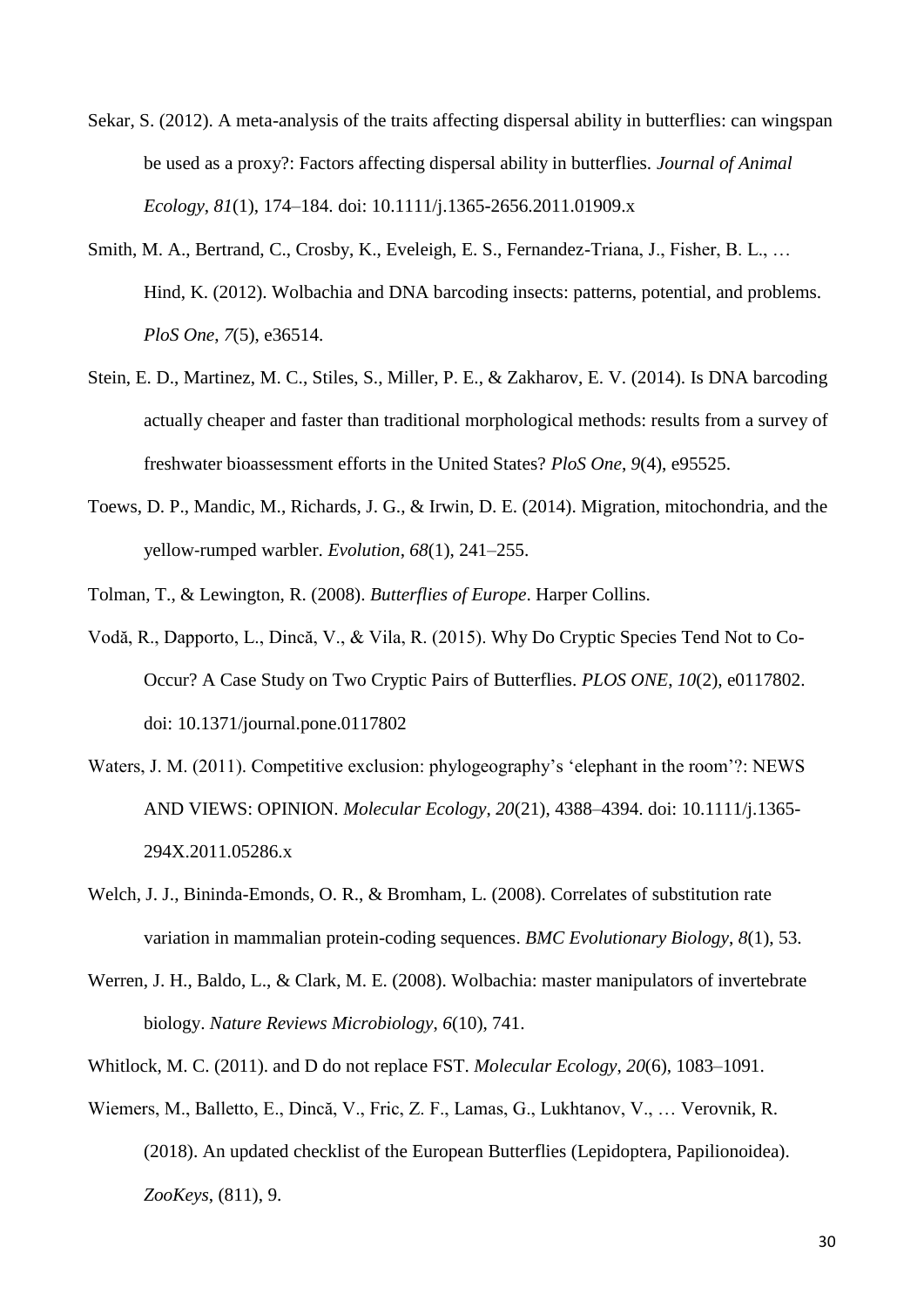## **Author contributions**

LD designed the paper framework; LD, AC, RVo, VD, MM, LPC, SS, TS, RVi, collected the specimens, identified them at species level and carried out DNA sequencing and mined data from DNA repositories (BOLD and GenBank); LD, AC, GM, MM, EB, SB, LPC, gathered the trait dataset; MW gathered nuclear and mitochondrial markers and built the phylogenetic tree; LD carried out comparative phylogeography analyses; all authors participated in interpreting the results, in writing and editing the manuscript.

## **Data Accessibility**

- DNA sequences and specimen information: The DNA sequences, the information about collection data, taxonomy and GenBank and BOLD accession codes are available in the BOLD project DS-WEUP and from Dryad: doi: 10.5061/dryad.2q76p8f.

Butterfly traits are on Dryad: doi: 10.5061/dryad.2q76p8f

Phylogenetic tree: available on Dryad doi: 10.5061/dryad.2q76p8f

R scripts and file used to carry out the analyses available on Dryad: doi: 10.5061/dryad.2q76p8f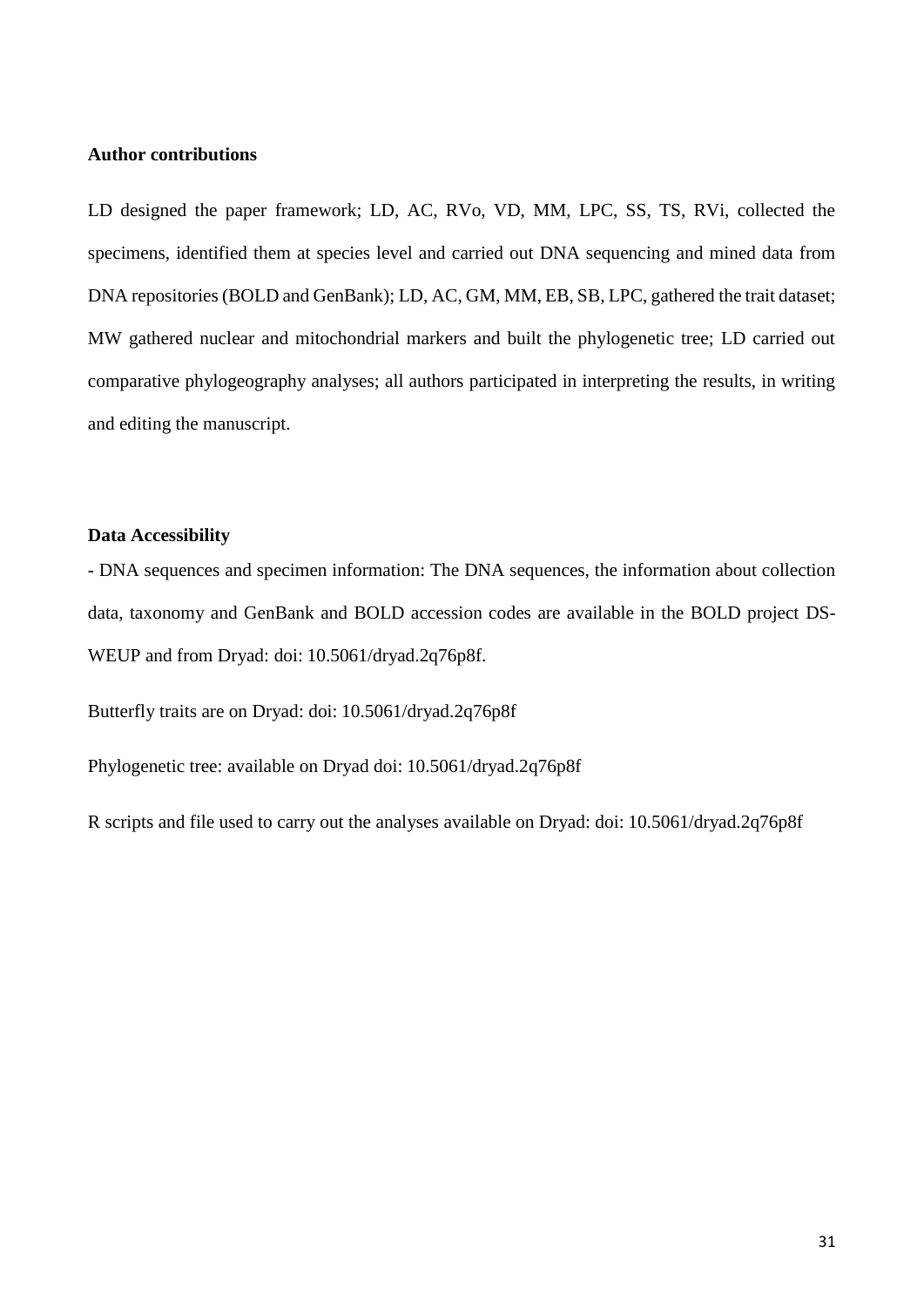

Figure 1. Map of the study area and areas used for the assessment of spatial genetic variation. Dots represent barycenters of sequences collapsed to squares of 2.5 degrees of latitude and longitude, and to small islands, which are treated independently. The colour of the dots is proportional to the log of the number of species analysed in each area (see legend). The mountain chains (Alps and Pyrenees) separating the two main southern peninsulas (Iberian and Italian Peninsulas) are highlighted.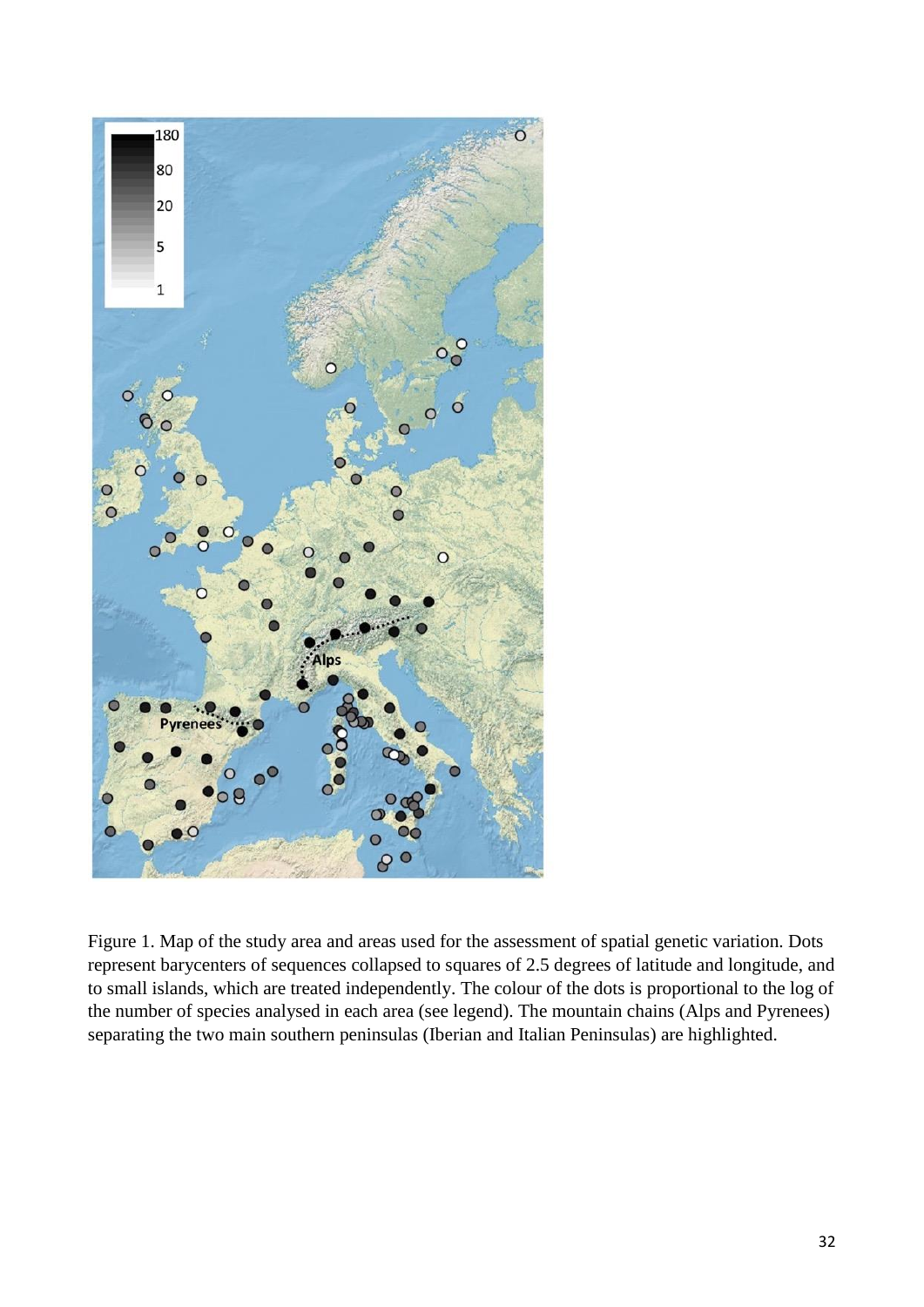

Figure 2. The multi-locus phylogenetic tree for all European butterfly species. Families and subfamilies are indicated, as well as supports for nodes (BS support, see legend).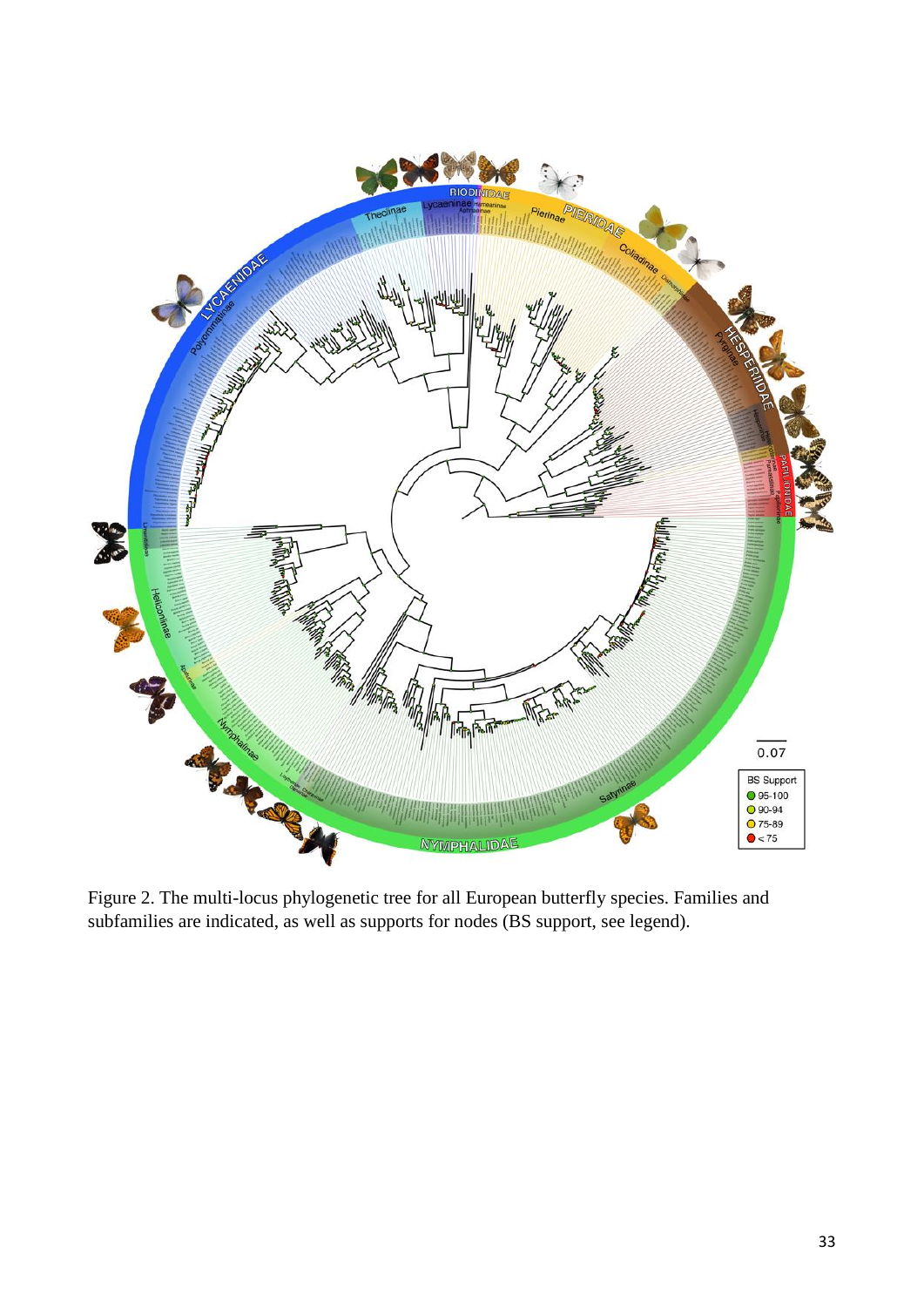

Figure 3. The significant univariate linear relationships between (a) square root-transformed Dst and phenology, (b) Gst and log-transformed number of plant genera used by species, (c) Gst and wingspan, and (d) Gst and range size. Shaded areas represent 95% confidence regions.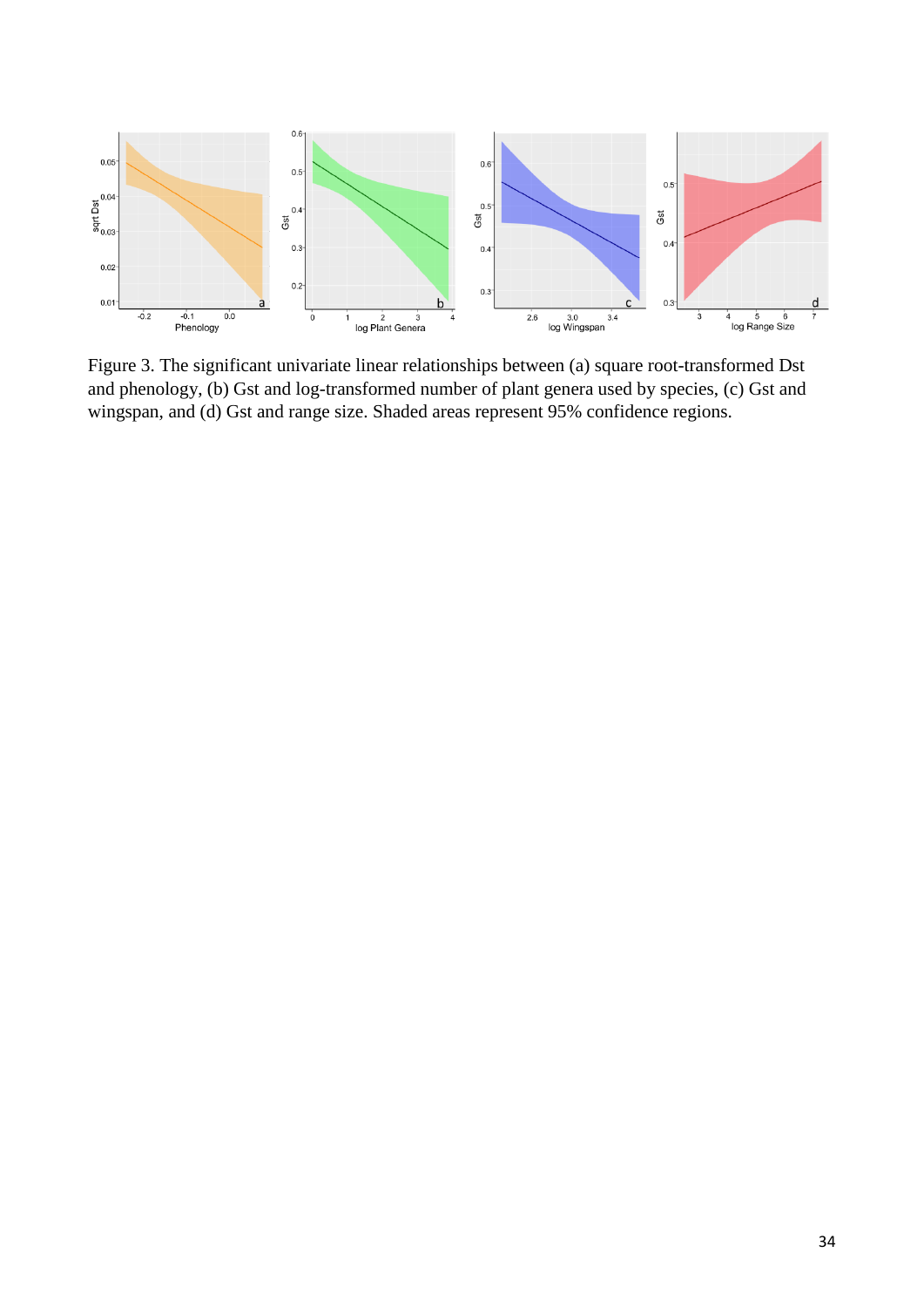

Figure 4. The tree obtained by applying the Ward algorithm to the average Gst distances based on 226 species in the North-Western Mediterranean among a series of 36 areas (a). The tree is cut at different nodes to obtain five solutions from 2 to 6 clusters (b-f). For each solution, the tree branches are represented by using the colours obtained by projecting the bidimensional representation of the original dissimilarity matrix in RGB space and then by calculating the barycentres of the dots belonging to each subtree. The same colours are used in the maps to visualize the different zoogeographic regions. The regions identified by the solution for k=6 are reported in the tree and in figure 3f; Iberia, Iberian Peninsula; Sar-B, Sardinia and Balearics; Sicily, Sicily and circum-Sicilian islands (Malta and Vulcano); It.Pen, Italian Peninsula and Capri; Pyren; Pyrenees, Corsica and surrounding islands (Elba and Giglio); Alps, Alps.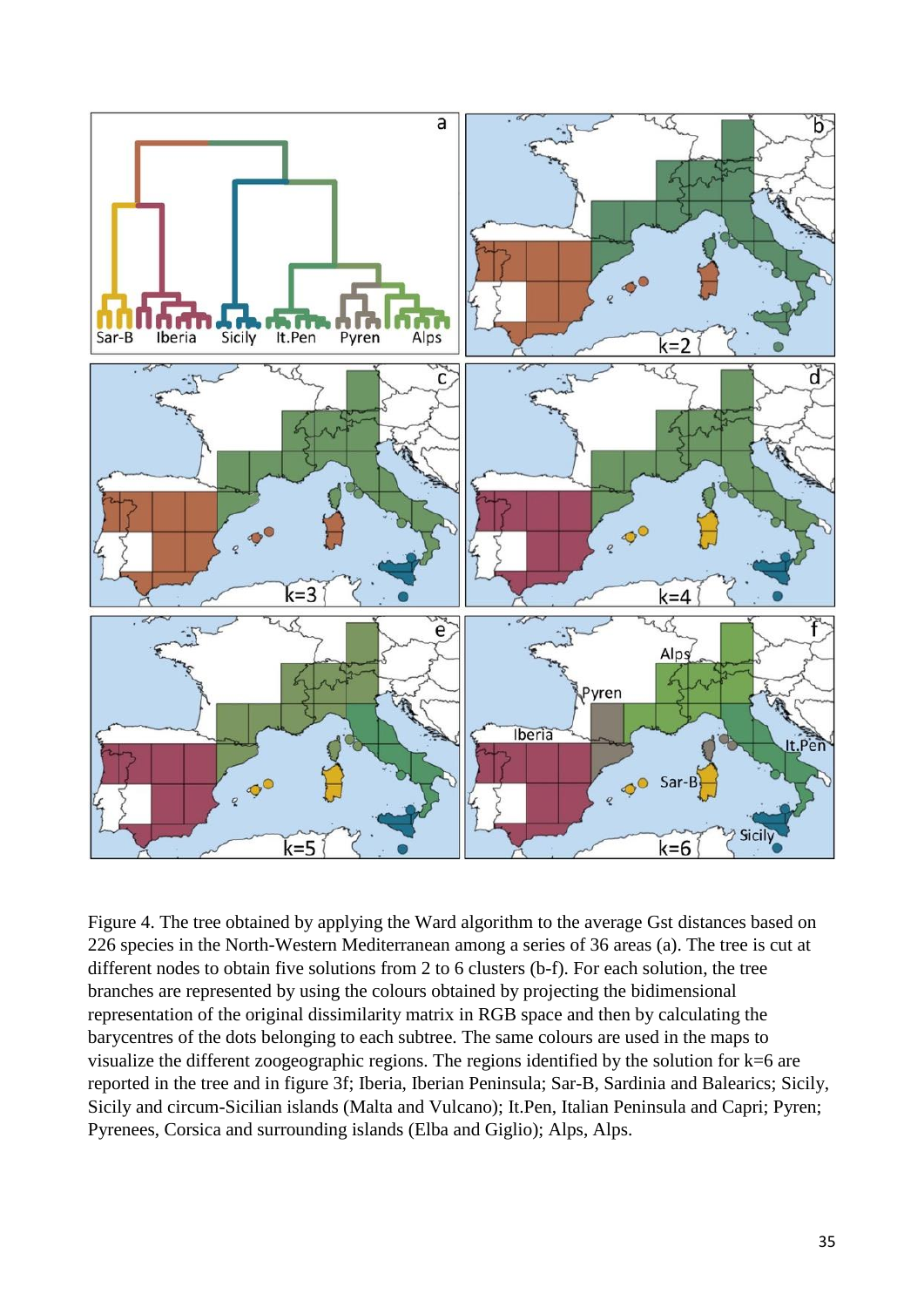Table 1. Phylogenetic signal for the three indexes of COI genetic diversification and for the examined species traits. Variables highlighted in bold showed a significant effect.

|                             | Pagel's  |         |
|-----------------------------|----------|---------|
|                             | lambda   | P       |
| Gst                         | < 0.0001 | 1.000   |
| $G^{\prime}$ st             | < 0.0001 | 1.000   |
| Dst                         | < 0.0001 | 1.000   |
| D                           | < 0.0001 | 1.000   |
| <b>Nucleotide Diversity</b> | 0.021    | 0.550   |
|                             |          |         |
| <b>PC1</b> phenology        | 0.589    | < 0.001 |
| <b>Range size</b>           | 0.336    | < 0.001 |
| <b>PC2</b> ecophysiology    | 0.183    | < 0.001 |
| Max Altitude                | < 0.0001 | 1.000   |
| <b>Host plants</b>          | 0.362    | < 0.001 |
| PC1 ecophysiology           | 0.011    | 0.710   |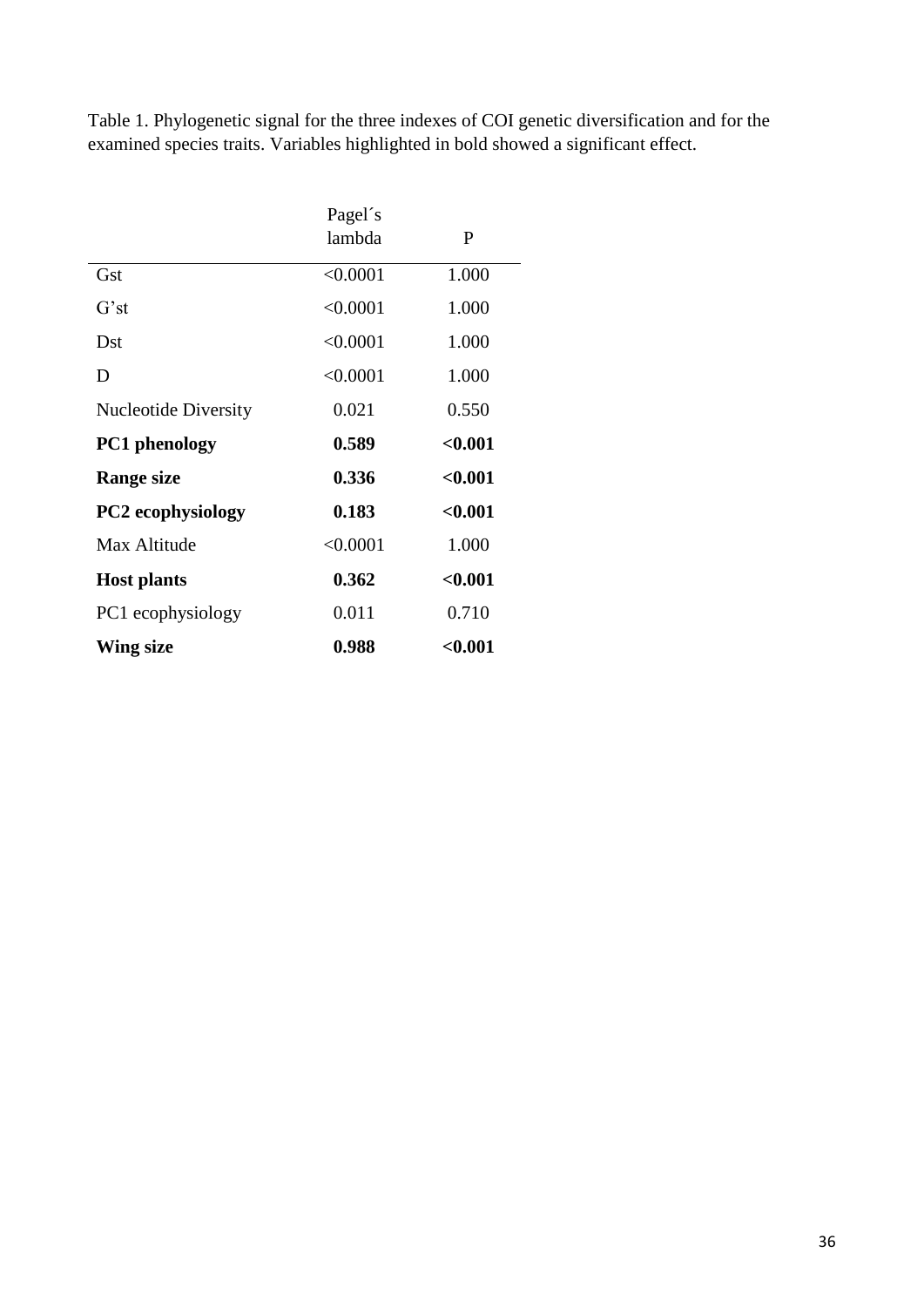Table 2. Conditional average results among the selected models in a phylogenetic regression comparing haplotype diversity with butterfly traits. Prediction 1. Variables highlighted in bold showed a significant effect.

| HD                | Estimate | Std.Error | Z     | P     | models(29) |
|-------------------|----------|-----------|-------|-------|------------|
| PC1 ecophysiology | 0.175    | 0.092     | 1.894 | 0.058 | 21         |
| Phenology         | $-0.149$ | 0.085     | 1.758 | 0.079 | 15         |
| Max Altitude      | 0.147    | 0.084     | 1.746 | 0.081 | 15         |
| Range size        | 0.114    | 0.084     | 1.360 | 0.174 | 9          |
| PC2 ecophysiology | 0.042    | 0.084     | 0.505 | 0.613 | 8          |
| Wing size         | 0.029    | 0.068     | 0.428 | 0.669 | 6          |
| Host plants       | 0.026    | 0.072     | 0.357 | 0.721 | 4          |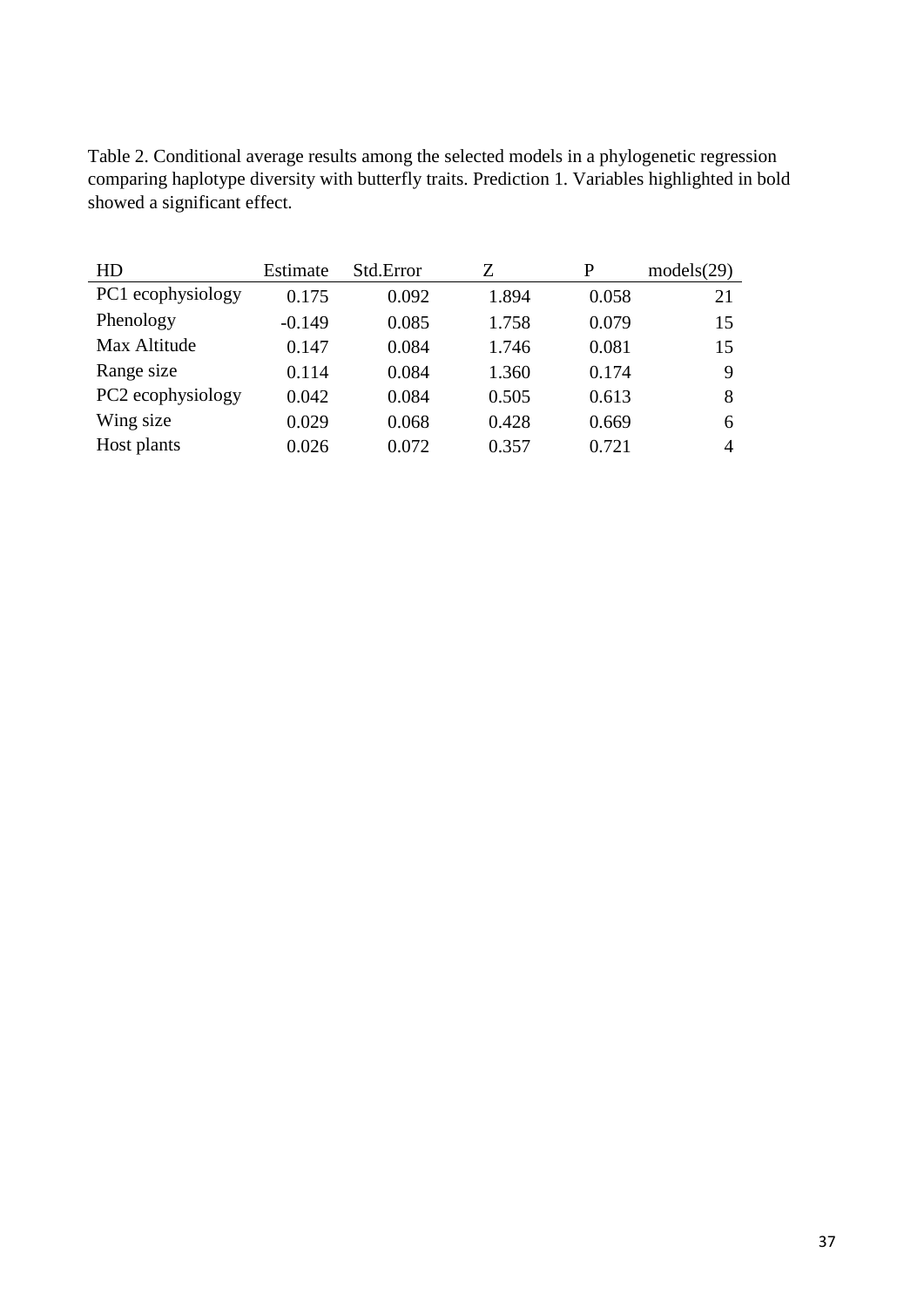| Table 3. Conditional average results among the selected models in a phylogenetic regression         |
|-----------------------------------------------------------------------------------------------------|
| comparing Dst diversity with butterfly traits. Prediction 2. Variables highlighted in bold showed a |
| significant effect.                                                                                 |

| Dst               | Estimate | Std.Error | Z     | P     | models(45) |
|-------------------|----------|-----------|-------|-------|------------|
| <b>Phenology</b>  | $-0.206$ | 0.081     | 2.547 | 0.011 | 44         |
| Range size        | 0.132    | 0.084     | 1.571 | 0.116 | 23         |
| PC1 ecophysiology | 0.122    | 0.084     | 1.460 | 0.144 | 23         |
| Host plants       | $-0.076$ | 0.072     | 1.047 | 0.295 | 19         |
| Max Altitude      | 0.094    | 0.084     | 1.125 | 0.261 | 19         |
| Wing size         | $-0.033$ | 0.068     | 0.481 | 0.631 | 15         |
| PC2 ecophysiology | 0.016    | 0.095     | 0.167 | 0.868 | 17         |